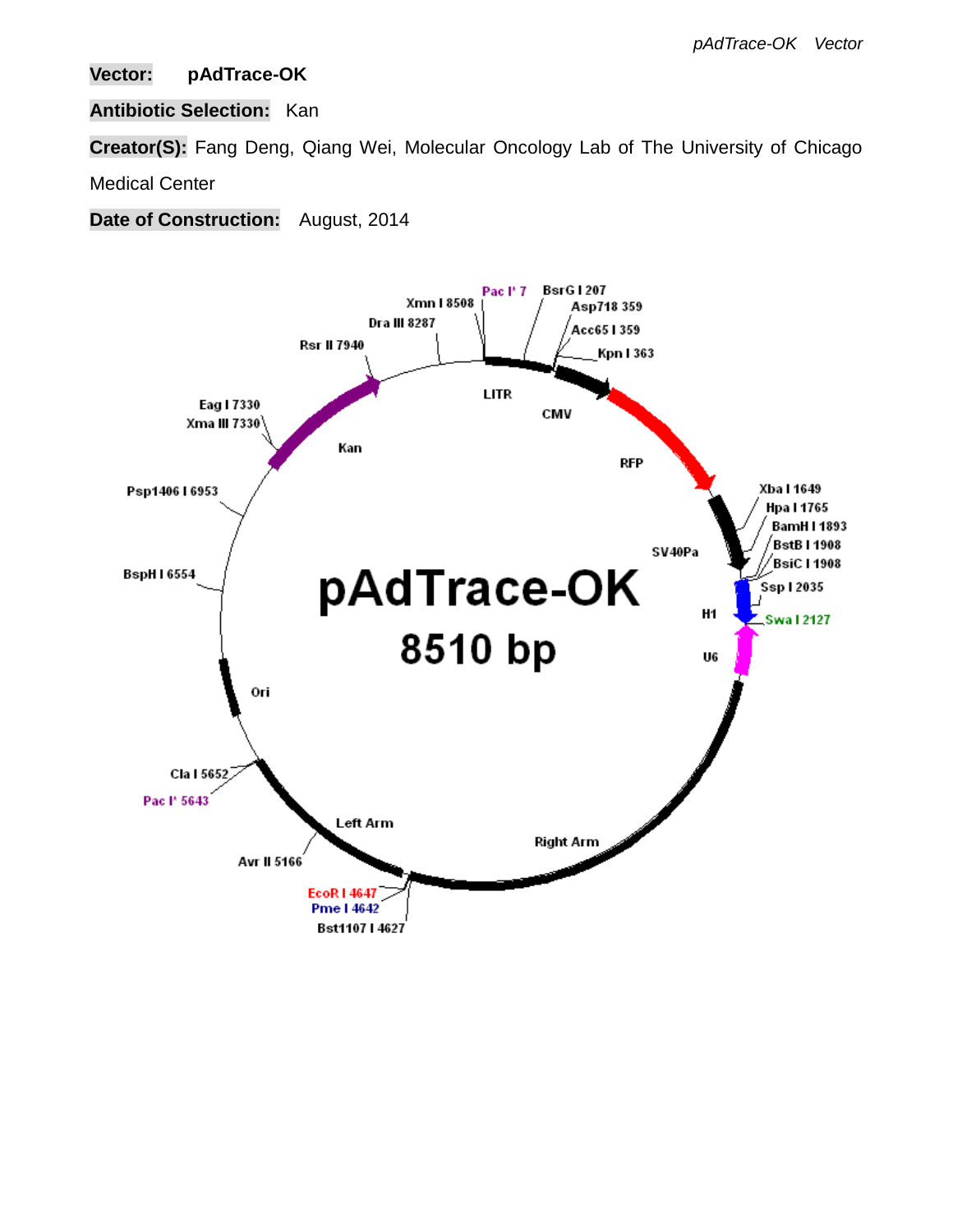### **pAdTrace-OK Full-Length Sequence**

NNNTTAATTAANNNTCCCTTCCAGCTCTCTGCCCCTTTTGGATTGAAGCCAATATGATAATGAGGGGGTGGAGTTTGTGACGTGGCGCGGG GCGTGGGAACGGGGCGGGTGACGTAGTAGTGTGGCGGAAGTGTGATGTTGCAAGTGTGGCGGAACACATGTAAGCGACGGATGTGGCAAAA GTGACGTTTTTGGTGTGCGCCGGTGTACACAGGAAGTGACAATTTTCGCGCGGTTTTAGGCGGATGTTGTAGTAAATTTGGGCGTAACCGA GTAAGATTTGGCCATTTTCGCGGGAAAACTGAATAAGAGGAAGTGAAATCTGAATAATTTTGTGTTACTCATAGCGCGTAANNN**ggtacc**T AGTTATTAATAGTAATCAATTACGGGGTCATTAGTTCATAGCCCATATATGGAGTTCCGCGTTACATAACTTACGGTAAATGGCCCGCCTG GCTGACCGCCCAACGACCCCCGCCCATTGACGTCAATAATGACGTATGTTCCCATAGTAACGCCAATAGGGACTTTCCATTGACGTCAATG GGTGGAGTATTTACGGTAAACTGCCCACTTGGCAGTACATCAAGTGTATCATATGCCAAGTACGCCCCCTATTGACGTCAATGACGGTAAA TGGCCCGCCTGGCATTATGCCCAGTACATGACCTTATGGGACTTTCCTACTTGGCAGTACATCTACGTATTAGTCATCGCTATTACCATGG TGATGCGGTTTTGGCAGTACATCAATGGGCGTGGATAGCGGTTTGACTCACGGGGATTTCCAAGTCTCCACCCCATTGACGTCAATGGGAG TTTGTTTTGGCACCAAAATCAACGGGACTTTCCAAAATGTCGTAACAACTCCGCCCCATTGACGCAAATGGGCGGTAGGCGTGTACGGTGG GAGGTCTATATAAGCAGAGCTGGTTTAGTGAACCGTCAGATCCGCTAGacc**ATG**gcctcctccgaggacgtcatcaaggagttcatgcgct tcaaggtgcgcatggagggctccgtgaacggccacgagttcgagatcgagggcgagggcgagggccgcccctacgagggcacccagaccgc caagctgaaggtgaccaagggcggccccctgcccttcgcctgggacatcctgtcccctcagttccagtacggctccaaggcctacgtgaag caccccgccgacatccccgactacttgaagctgtccttccccgagggcttcaagtgggagcgcgtgatgaacttcgaggacggcggcgtgg tgaccgtgacccaggactcctccctgcaggacggcgagttcatctacaaggtgaagctgcgcggcaccaacttcccctccgacggccccgt aatgcagaagaagaccatgggctgggaggcctccaccgagcggatgtaccccgaggacggcgccctgaagggcgagatcaagatgaggctg aagctgaaggacggcggccactacgacgccgaggtcaagaccacctacatggccaagaagcccgtgcagctgcccggcgcctacaagaccg acatcaagctggacatcacctcccacaacgaggactacaccatcgtggaacagtacgagcgcgccgagggccgccactccaccggc**gcc**AA TCCACCGGATCTAGATAACTGATCATAATCAGCCATACCACATTTGTAGAGGTTTTACTTGCTTTAAAAAACCTCCCACACCTCCCCCTGA ACCTGAAACATAAAATGAATGCAATTGTTGTTGTTAACTTGTTTATTGCAGCTTATAATGGTTACAAATAAAGCAATAGCATCACAAATTT CACAAATAAAGCATTTTTTTCACTGCATTCTAGTTGTGGTTTGTCCAAACTCATCAATGTATCTTA**ACGCGGGATCCcagcttaattcgaa cgctgacgtcatcaacccgctccaaggaatcgcgggcccagtgtcactaggcgggaacacccagcgcgcgtgcgccctggcaggaagatgg ctgtgagggacaggggagtggcgccctgcaatatttgcatgtcgctatgtgttctgggaaatcaccataaacgtgaaatgtctttggattt gggaatcttataagttctgtatgagaccaATTTAAATtcctttccacaagatatataaagccaagaaatcgaaatactttcaagttacggt aagcatatgatagtccattttaaaacataattttaaaactgcaaactacccaagaaattattactttctacgtcacgtattttgtactaat atctttgtgtttacagtcaaattaattctaattatctctctaacagccttgtatcgtatatgcaaatatgaaggaatcatgggaaataggc cctcttcctgcccgaccttg**GATCTNNNTAAGGGTGGGAAAGAATATATAAGGTGGGGGTCTTATGTAGTTTTGTATCTGTTTTGCAGCAG CCGCCGCCGCCATGAGCACCAACTCGTTTGATGGAAGCATTGTGAGCTCATATTTGACAACGCGCATGCCCCCATGGGCCGGGGTGCGTCA GAATGTGATGGGCTCCAGCATTGATGGTCGCCCCGTCCTGCCCGCAAACTCTACTACCTTGACCTACGAGACCGTGTCTGGAACGCCGTTG GAGACTGCAGCCTCCGCCGCCGCTTCAGCCGCTGCAGCCACCGCCCGCGGGATTGTGACTGACTTTGCTTTCCTGAGCCCGCTTGCAAGCA GTGCAGCTTCCCGTTCATCCGCCCGCGATGACAAGTTGACGGCTCTTTTGGCACAATTGGATTCTTTGACCCGGGAACTTAATGTCGTTTC TCAGCAGCTGTTGGATCTGCGCCAGCAGGTTTCTGCCCTGAAGGCTTCCTCCCCTCCCAATGCGGTTTAAAACATAAATAAAAAACCAGAC TCTGTTTGGATTTGGATCAAGCAAGTGTCTTGCTGTCTTTATTTAGGGGTTTTGCGCGCGCGGTAGGCCCGGGACCAGCGGTCTCGGTCGT TGAGGGTCCTGTGTATTTTTTCCAGGACGTGGTAAAGGTGACTCTGGATGTTCAGATACATGGGCATAAGCCCGTCTCTGGGGTGGAGGTA GCACCACTGCAGAGCTTCATGCTGCGGGGTGGTGTTGTAGATGATCCAGTCGTAGCAGGAGCGCTGGGCGTGGTGCCTAAAAATGTCTTTC AGTAGCAAGCTGATTGCCAGGGGCAGGCCCTTGGTGTAAGTGTTTACAAAGCGGTTAAGCTGGGATGGGTGCATACGTGGGGATATGAGAT GCATCTTGGACTGTATTTTTAGGTTGGCTATGTTCCCAGCCATATCCCTCCGGGGATTCATGTTGTGCAGAACCACCAGCACAGTGTATCC GGTGCACTTGGGAAATTTGTCATGTAGCTTAGAAGGAAATGCGTGGAAGAACTTGGAGACGCCCTTGTGACCTCCAAGATTTTCCATGCAT TCGTCCATAATGATGGCAATGGGCCCACGGGCGGCGGCCTGGGCGAAGATATTTCTGGGATCACTAACGTCATAGTTGTGTTCCAGGATGA GATCGTCATAGGCCATTTTTACAAAGCGCGGGCGGAGGGTGCCAGACTGCGGTATAATGGTTCCATCCGGCCCAGGGGCGTAGTTACCCTC ACAGATTTGCATTTCCCACGCTTTGAGTTCAGATGGGGGGATCATGTCTACCTGCGGGGCGATGAAGAAAACGGTTTCCGGGGTAGGGGAG ATCAGCTGGGAAGAAAGCAGGTTCCTGAGCAGCTGCGACTTACCGCAGCCGGTGGGCCCGTAAATCACACCTATTACCGGGTGCAACTGGT AGTTAAGAGAGCTGCAGCTGCCGTCATCCCTGAGCAGGGGGGCCACTTCGTTAAGCATGTCCCTGACTCGCATGTTTTCCCTGACCAAATC CGCCAGAAGGCGCTCGCCGCCCAGCGATAGCAGTTCTTGCAAGGAAGCAAAGTTTTTCAACGGTTTGAGACCGTCCGCCGTAGGCATGCTT TTGAGCGTTTGACCAAGCAGTTCCAGGCGGTCCCACAGCTCGGTCACCTGCTCTACGGCATCTCGATCCAGCATATCTCCTCGTTTCGCGG GTTGGGGCGGCTTTCGCTGTACGGCAGTAGTCGGTGCTCGTCCAGACGGGCCAGGGTCATGTCTTTCCACGGGCGCAGGGTCCTCGTCAGC GTAGTCTGGGTCACGGTGAAGGGGTGCGCTCCGGGCTGCGCGCTGGCCAGGGTGCGCTTGAGGCTGGTCCTGCTGGTGCTGAAGCGCTGCC GGTCTTCGCCCTGCGCGTCGGCCAGGTAGCATTTGACCATGGTGTCATAGTCCAGCCCCTCCGCGGCGTGGCCCTTGGCGCGCAGCTTGCC CTTGGAGGAGGCGCCGCACGAGGGGCAGTGCAGACTTTTGAGGGCGTAGAGCTTGGGCGCGAGAAATACCGATTCCGGGGAGTAGGCATCC GCGCCGCAGGCCCCGCAGACGGTCTCGCATTCCACGAGCCAGGTGAGCTCTGGCCGTTCGGGGTCAAAAACCAGGTTTCCCCCATGCTTTT TGATGCGTTTCTTACCTCTGGTTTCCATGAGCCGGTGTCCACGCTCGGTGACGAAAAGGCTGTCCGTGTCCCCGTATACAGACTNNNGTTT AAACGAATTCNNNTATAAAATGCAAGGTGCTGCTCAAAAAATCAGGCAAAGCCTCGCGCAAAAAAGAAAGCACATCGTAGTCATGCTCATG CAGATAAAGGCAGGTAAGCTCCGGAACCACCACAGAAAAAGACACCATTTTTCTCTCAAACATGTCTGCGGGTTTCTGCATAAACACAAAA TAAAATAACAAAAAAACATTTAAACATTAGAAGCCTGTCTTACAACAGGAAAAACAACCCTTATAAGCATAAGACGGACTACGGCCATGCC GGCGTGACCGTAAAAAAACTGGTCACCGTGATTAAAAAGCACCACCGACAGCTCCTCGGTCATGTCCGGAGTCATAATGTAAGACTCGGTA AACACATCAGGTTGATTCATCGGTCAGTGCTAAAAAGCGACCGAAATAGCCCGGGGGAATACATACCCGCAGGCGTAGAGACAACATTACA GCCCCCATAGGAGGTATAACAAAATTAATAGGAGAGAAAAACACATAAACACCTGAAAAACCCTCCTGCCTAGGCAAAATAGCACCCTCCC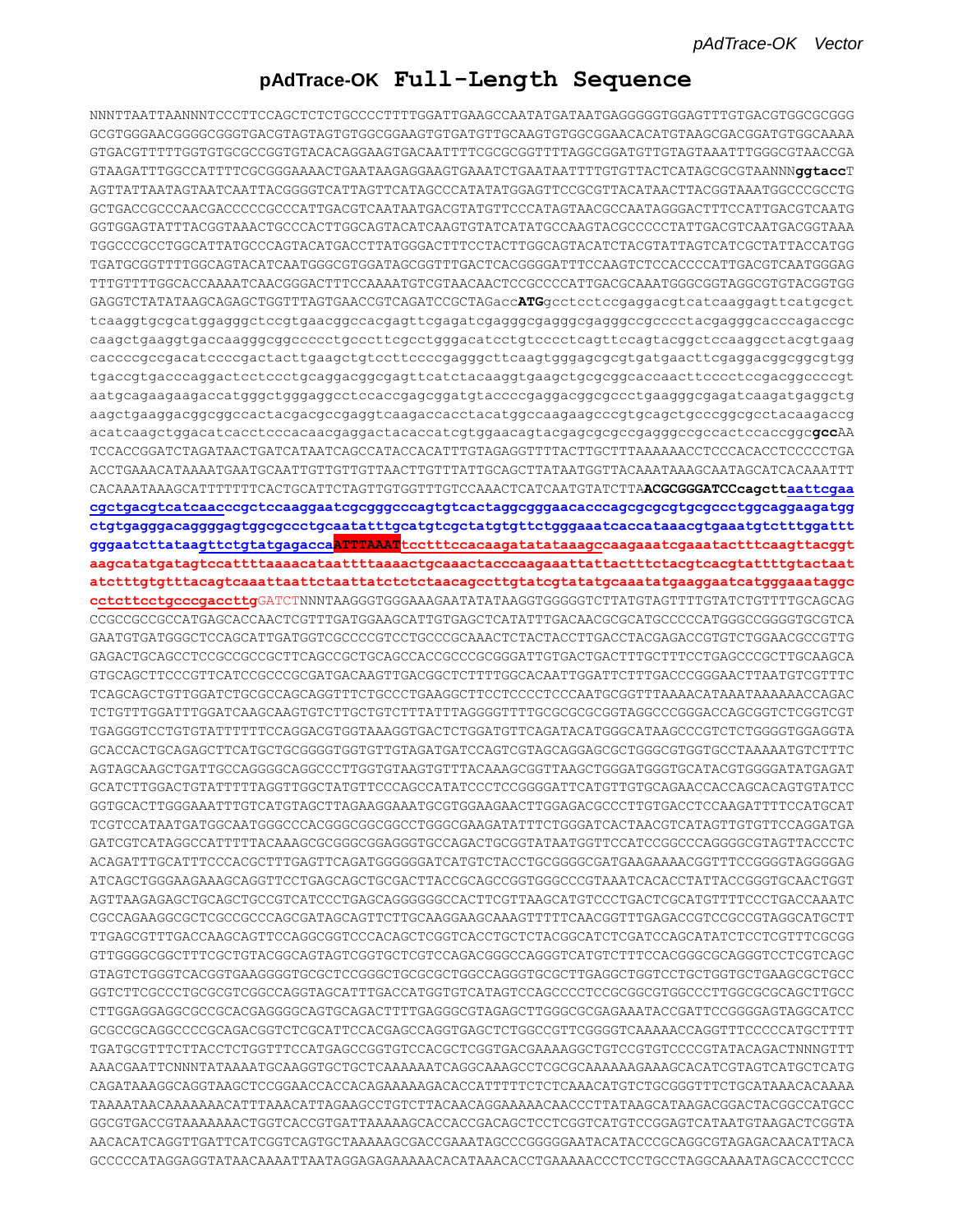#### *pAdTrace-OK Vector*

GCTCCAGAACAACATACAGCGCTTCACAGCGGCAGCCTAACAGTCAGCCTTACCAGTAAAAAAGAAAACCTATTAAAAAAACACCACTCGA CACGGCACCAGCTCAATCAGTCACAGTGTAAAAAAGGGCCAAGTGCAGAGCGAGTATATATAGGACTAAAAAATGACGTAACGGTTAAAGT CCACAAAAAACACCCAGAAAACCGCACGCGAACCTACGCCCAGAAACGAAAGCCAAAAAACCCACAACTTCCTCAAATCGTCACTTCCGTT TTCCCACGTTACGTAACTTCCCATTTTAAGAAAACTACAATTCCCAACACATACAAGTTACTCCGCCCTAAAACCTACGTCACCCGCCCCG TTCCCACGCCCCGCGCCACGTCACAAACTCCACCCCCTCATTATCATATTGGCTTCAATCCAAAATAAGGTATATTATTGATGATNNNTTA ATTAAGgatcGATCCNNNCGGTGTGAAATACCGCACAGATGCGTAAGGAGAAAATACCGCATCAGGCGCTCTTCCGCTTCCTCGCTCACTG ACTCGCTGCGCTCGGTCGTTCGGCTGCGGCGAGCGGTATCAGCTCACTCAAAGGCGGTAATACGGTTATCCACAGAATCAGGGGATAACGC AGGAAAGAACATGTGAGCAAAAGGCCAGCAAAAGGCCAGGAACCGTAAAAAGGCCGCGTTGCTGGCGTTTTTCCATAGGCTCCGCCCCCCT GACGAGCATCACAAAAATCGACGCTCAAGTCAGAGGTGGCGAAACCCGACAGGACTATAAAGATACCAGGCGTTTCCCCCTGGAAGCTCCC TCGTGCGCTCTCCTGTTCCGACCCTGCCGCTTACCGGATACCTGTCCGCCTTTCTCCCTTCGGGAAGCGTGGCGCTTTCTCATAGCTCACG CTGTAGGTATCTCAGTTCGGTGTAGGTCGTTCGCTCCAAGCTGGGCTGTGTGCACGAACCCCCCGTTCAGCCCGACCGCTGCGCCTTATCC GGTAACTATCGTCTTGAGTCCAACCCGGTAAGACACGACTTATCGCCACTGGCAGCAGCCACTGGTAACAGGATTAGCAGAGCGAGGTATG TAGGCGGTGCTACAGAGTTCTTGAAGTGGTGGCCTAACTACGGCTACACTAGAAGGACAGTATTTGGTATCTGCGCTCTGCTGAAGCCAGT TACCTTCGGAAAAAGAGTTGGTAGCTCTTGATCCGGCAAACAAACCACCGCTGGTAGCGGTGGTTTTTTTGTTTGCAAGCAGCAGATTACG CGCAGAAAAAAAGGATCTCAAGAAGATCCTTTGATCTTTTCTACGGGGTCTGACGCTCAGTGGAACGAAAACTCACGTTAAGGGATTTTGG TCATGAGATTATCAAAAAGGATCTTCACCTAGATCCTTTTAAATTAAAAATGAAGTTTTAAATCAATCTAAAGTATATATGAGTAAACTTG GTCTGACAGTTACCAATGCTTAATCAGTGAGGCACCTATCTCAGCGATCTGTCTATTTCGTTCATCCATAGTTGCCTGACTCCCCGTCGTG TAGATAACTACGATACGGGAGGGCTTACCATCTGGCCCCAGTGCTGCAATGATACCGCGAGACCCACGCTCACCGGCTCCAGATTTATCAG CAATAAACCAGCCAGCCGGAAGGGCCGAGCGCAGAAGTGGTCCTGCAACTTTATCCGCCTCCATCCAGTCTATTAATTGTTGCCGGGAAGC TAGAGTAAGTAGTTCGCCAGTTAATAGTTTGCGCAACGTTGTTGNNNNNNAAAAAGGATCTTCACCTAGATCCTTTTCACGTAGAAAGCCA GTCCGCAGAAACGGTGCTGACCCCGGATGAATGTCAGCTACTGGGCTATCTGGACAAGGGAAAACGCAAGCGCAAAGAGAAAGCAGGTAGC TTGCAGTGGGCTTACATGGCGATAGCTAGACTGGGCGGTTTTATGGACAGCAAGCGAACCGGAATTGCCAGCTGGGGCGCCCTCTGGTAAG GTTGGGAAGCCCTGCAAAGTAAACTGGATGGCTTTCTCGCCGCCAAGGATCTGATGGCGCAGGGGATCAAGCTCTGATCAAGAGACAGGAT GAGGATCGTTTCGCATGATTGAACAAGATGGATTGCACGCAGGTTCTCCGGCCGCTTGGGTGGAGAGGCTATTCGGCTATGACTGGGCACA ACAGACAATCGGCTGCTCTGATGCCGCCGTGTTCCGGCTGTCAGCGCAGGGGCGCCCGGTTCTTTTTGTCAAGACCGACCTGTCCGGTGCC CTGAATGAACTGCAAGACGAGGCAGCGCGGCTATCGTGGCTGGCCACGACGGGCGTTCCTTGCGCAGCTGTGCTCGACGTTGTCACTGAAG CGGGAAGGGACTGGCTGCTATTGGGCGAAGTGCCGGGGCAGGATCTCCTGTCATCTCACCTTGCTCCTGCCGAGAAAGTATCCATCATGGC TGATGCAATGCGGCGGCTGCATACGCTTGATCCGGCTACCTGCCCATTCGACCACCAAGCGAAACATCGCATCGAGCGAGCACGTACTCGG ATGGAAGCCGGTCTTGTCGATCAGGATGATCTGGACGAAGAGCATCAGGGGCTCGCGCCAGCCGAACTGTTCGCCAGGCTCAAGGCGAGCA TGCCCGACGGCGAGGATCTCGTCGTGACCCATGGCGATGCCTGCTTGCCGAATATCATGGTGGAAAATGGCCGCTTTTCTGGATTCATCGA CTGTGGCCGGCTGGGTGTGGCGGACCGCTATCAGGACATAGCGTTGGCTACCCGTGATATTGCTGAAGAGCTTGGCGGCGAATGGGCTGAC CGCTTCCTCGTGCTTTACGGTATCGCCGCTCCCGATTCGCAGCGCATCGCCTTCTATCGCCTTCTTGACGAGTTCTTCTGAATTTTGTTAA AATTTTTGTTAAATCAGCTCATTTTTTAACCAATAGGCCGAAATCGGCAACATCCCTTATAAATCAAAAGAATAGACCGCGATAGGGTTGA GTGTTGTTCCAGTTTGGAACAAGAGTCCACTATTAAAGAACGTGGACTCCAACGTCAAAGGGCGAAAAACCGTCTATCAGGGCGATGGCCC ACTACGTGAACCATCACCCAAATCAAGTTTTTTGCGGTCGAGGTGCCGTAAAGCTCTAAATCGGAACCCTAAAGGGAGCCCCCGATTTAGA GCTTGACGGGGAAAGCCGGCGAACGTGGCGAGAAAGGAAGGGAAGAAAGCGAAAGGAGCGGGCGCTAGGGCGCTGGCAAGTGTAGCGGTCA CGCTGCGCGTAACCACCACACCCGCGCGCTTAATGCGCCGNNNNNNN

|                  |                          |          |        | Unique enzymes in pAdTrace-OK                    |       |         |     |            | pAdTrace-OK: sites sorted by name: |      |      |
|------------------|--------------------------|----------|--------|--------------------------------------------------|-------|---------|-----|------------|------------------------------------|------|------|
|                  |                          |          |        |                                                  |       | Aat II  | (6) | 489<br>982 | 542<br>1921                        | 625  | 811  |
| BsrG I           | T GTAC, A                | 207      |        |                                                  | Acc I |         | (2) | 3688       | 4626                               |      |      |
| Acc65 I          | $G$ $G$ TAC, C           | 359      |        |                                                  |       | Acc65 I | (1) | 359        |                                    |      |      |
| Asp718           | G`GTAC, C                | 359      |        |                                                  |       | Aci I   |     | (112) 88   | 106                                | 126  | 151  |
| Kpn I            | G, GTAC C                | 363      |        |                                                  |       |         |     | 233        | 243                                | 294  | 422  |
| Xba I            | T CTAG, A                | 1649     |        |                                                  |       |         |     | 450        | 462                                | 476  | 643  |
| Hpa I            | <b>GTT   AAC</b>         | 1765     |        |                                                  |       |         |     | 734        | 767                                | 871  | 892  |
| BamH I           | $G$ $GATC$ , $C$         | 1893     |        |                                                  |       |         |     | 953        | 1067                               | 1090 | 1114 |
| BsiC I           | TT CG, AA                | 1908     |        |                                                  |       |         |     | 1189       | 1267                               | 1336 | 1406 |
| BstB I           | TT CG, AA                | 1908     |        |                                                  |       |         |     | 1471       | 1619                               | 1890 | 1929 |
| Ssp I            | <b>AAT   ATT</b>         | 2035     |        |                                                  |       |         |     | 1944       | 1963                               | 2459 | 2462 |
| Swa I            | <b>ATTT   AAAT</b>       | 2127     |        |                                                  |       |         |     |            |                                    |      | 2657 |
| <b>Bst1107 I</b> | <b>GTA   TAC</b>         | 4627     |        |                                                  |       |         |     | 2465       | 2591                               | 2654 | 2685 |
| Xca I            | <b>GTA   TAC</b>         | 4627     |        |                                                  |       |         |     | 2660       | 2669                               | 2681 |      |
| Pme I            | <b>CTTT   AAAC</b>       | 4642     |        |                                                  |       |         |     | 2687       | 2719                               | 2750 | 2754 |
| EcoR I           | G`AATT, C                | 4647     |        |                                                  |       |         |     | 2884       | 2973                               | 2991 | 3119 |
| Avr II           | $C$ $CTAG$ , $G$         | 5166     |        |                                                  |       |         |     | 3237       | 3490                               | 3493 | 3578 |
| Cla I            | AT CG, AT                | 5652     |        |                                                  |       |         |     | 3582       | 3599                               | 3695 | 3775 |
| BspH I           | $T$ $CATG, A$            | 6554     |        |                                                  |       |         |     | 3914       | 3931                               | 3989 | 4032 |
| Psp1406 I        | AA CG, TT                | 6953     |        |                                                  |       |         |     | 4093       | 4103                               | 4339 | 4341 |
| Eag I            | $C$ $GC$ , $G$           | 7330     |        |                                                  |       |         |     | 4383       | 4459                               | 4464 | 4473 |
| Xma III          | C GGCC, G                | 7330     |        |                                                  |       |         |     | 4801       | 5073                               | 5187 | 5217 |
| Rsr II           | CG GWC, CG               | 7940     |        |                                                  |       |         |     | 5392       | 5524                               | 5545 | 5563 |
| Dra III          | CAC, NNN GTG             | 8287     |        |                                                  |       |         |     | 5674       | 5700                               | 5717 | 5760 |
| Xmn I            | <b>GAANN   NNTTC</b>     | 8508     |        |                                                  |       |         |     | 5767       | 5788                               | 5879 | 5907 |
|                  | Number of enzymes = $24$ |          |        |                                                  |       |         |     | 6034       | 6053                               | 6174 | 6284 |
|                  |                          |          |        |                                                  |       |         |     | 6419       | 6428                               | 6790 | 6881 |
|                  |                          |          |        |                                                  |       |         |     | 7011       | 7134                               | 7230 | 7333 |
|                  |                          |          |        | The following enzymes do not cut in pAdTrace-OK: |       |         |     | 7396       | 7490                               | 7554 | 7655 |
|                  |                          |          |        |                                                  |       |         |     | 7658       | 7898                               | 7938 | 7943 |
| Afl II           | Age I                    | Asc I    | Bgl II | Blp I                                            |       |         |     | 7993       | 8009                               | 8035 | 8177 |
| <b>BsiW I</b>    | Bsu36 I                  | Eco72 I  | ECON I | EcoR V                                           |       |         |     | 8316       | 8431                               | 8458 | 8486 |
| Esp I            | Fse I                    | HinD III | Mlu I  | Nhe I                                            |       | Afl III | (3) | 158        | 4793                               | 5834 |      |
| Not I            | Nru I                    | PaeR7 I  | Pml I  | Pvu I                                            |       | Aha II  |     | $(15)$ 486 | 539                                | 622  | 808  |
| Sal I            | Sca I                    | Sfi I    | Spe I  | Spl I                                            |       |         |     | 979        | 1426                               | 1483 | 1534 |
|                  |                          |          |        |                                                  |       |         |     | 1633       | 1918                               | 2024 | 3427 |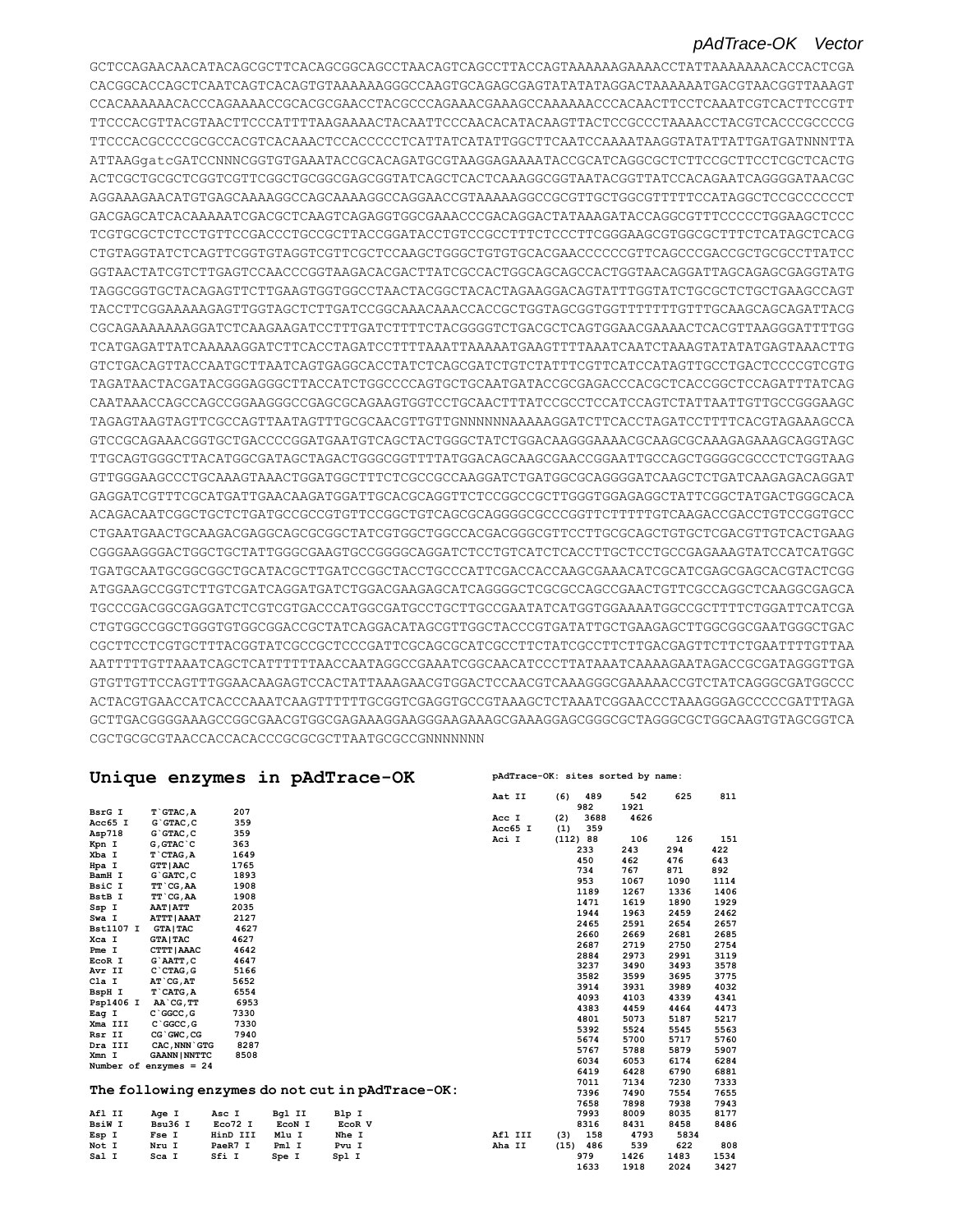|                 | 4380                       | 7176         | 7424         |              |                  | 4020                      | 4604         | 7575         |              |
|-----------------|----------------------------|--------------|--------------|--------------|------------------|---------------------------|--------------|--------------|--------------|
| Ahd I           | 1142<br>(3)                | 2991         | 6727         |              | BsoF I           | $(69)$ 1067               | 1115         | 1268         | 1332         |
| Alu I           | $(44)$ 25<br>1331          | 930<br>1460  | 1097<br>1526 | 1214<br>1556 |                  | 1337<br>1619              | 1472<br>1779 | 1524<br>2453 | 1527<br>2456 |
|                 | 1781                       | 1901         | 2504         | 2737         |                  | 2459                      | 2462         | 2465         | 2648         |
|                 | 2829                       | 3109         | 3195         | 3245         |                  | 2657                      | 2660         | 2669         | 2672         |
|                 | 3395                       | 3737         | 3764         | 3834         |                  | 2675                      | 2735         | 2827         | 3117         |
|                 | 3840                       | 4043         | 4363         | 4420         |                  | 3491                      | 3494         | 3762         | 3765         |
|                 | 4507                       | 4751         | 4966         | 5290         |                  | 3778                      | 3835         | 3838         | 3841         |
|                 | 5776<br>6395               | 6002<br>6916 | 6092<br>7045 | 6138<br>7098 |                  | 3931<br>4342              | 4104<br>4361 | 4223<br>4383 | 4274<br>4464 |
|                 | 7124                       | 7170         | 7261         | 7530         |                  | 4672                      | 5218         | 5221         | 5740         |
|                 | 7988                       | 8117         | 8335         | 8374         |                  | 5758                      | 5761         | 5879         | 6034         |
| Alw I           | $(26)$ 945                 | 1653         | 1889         | 1900         |                  | 6177                      | 6242         | 6245         | 6451         |
|                 | 2394                       | 2842         | 2934         | 3133         |                  | 6779                      | 7230         | 7333         | 7385         |
|                 | 3524                       | 3687         | 4065         | 5649         |                  | 7396                      | 7486         | 7491<br>7659 | 7528<br>7662 |
|                 | 5656<br>6579               | 6396<br>6580 | 6482<br>6980 | 6482<br>6981 |                  | 7569<br>7898              | 7656<br>7994 | 8035         | 8049         |
|                 | 7244                       | 7261         | 7291         | 7602         |                  | 8467                      |              |              |              |
|                 | 7669                       | 7848         |              |              | Bsp120 I         | (3)<br>1946               | 3480         | 3786         |              |
| AlwN I          | (6)<br>2671                | 2829         | 2914         | 4635         | Bsp1286 I        | (2)<br>2476               | 7727         |              |              |
|                 | 6250                       | 7048         |              |              | BspH I           | (1)<br>6554               |              |              |              |
| Apa I           | (3)<br>1950                | 3484         | 3790         |              | BspM I           | (8)<br>2838               | 3700         | 3740         | 4060         |
| ApaL I<br>Apo I | (2)<br>3370<br>(7)<br>257  | 6148<br>1816 | 2128         | 3381         | BspM II          | 4734<br>(2)<br>4753       | 7082<br>4980 | 7311         | 7692         |
|                 | 4647                       | 8089         | 8100         |              | Bsr I            | (20)<br>660               | 1158         | 1951         | 3142         |
| Ase I           | 5<br>(6)                   | 371          | 2298         | 5122         |                  | 3822                      | 4937         | 5242         | 6241         |
|                 | 5641                       | 6899         |              |              |                  | 6254                      | 6368         | 6774         | 6892         |
| Asp718          | 359<br>(1)                 |              |              |              |                  | 6935                      | 7007         | 7052         | 7133         |
| Ava I           | 1224<br>(5)                | 1416         | 2801         | 2981         |                  | 7217                      | 7367         | 7568         | 8201         |
| Ava II          | 5056<br>(7)<br>2985        | 3009         | 4034         | 4175         | BsrB I           | (6)<br>1406<br>8037       | 1931<br>8431 | 5189         | 5767         |
|                 | 4253                       | 6865         | 7940         |              | BsrD I           | 3482<br>(3)               | 6788         | 7657         |              |
| Avr II          | (1)<br>5166                |              |              |              | BsrG I           | 207<br>(1)                |              |              |              |
| BamH I          | 1893<br>(1)                |              |              |              | <b>BssH II</b>   | 1607<br>(7)               | 1976         | 2967         | 2969         |
| Ban I           | (17)<br>359                | 829          | 1080         | 1338         |                  | 4225                      | 4356         | 8488         |              |
|                 | 1425<br>3167               | 1533<br>3588 | 1632<br>4379 | 2023<br>5283 | BssS I           | (5)<br>1035<br>8016       | 4386         | 4493         | 6007         |
|                 | 6675                       | 7175         | 7423         | 7458         | <b>Bst1107 I</b> | (1)<br>4627               |              |              |              |
|                 | 8324                       |              |              |              | BstB I           | 1908<br>(1)               |              |              |              |
| Ban II          | 1023<br>(10)               | 1950         | 2506         | 2563         | <b>BstE II</b>   | (4)<br>1103               | 1274         | 4047         | 4936         |
|                 | 2719                       | 3484         | 3790         | 4509         | BstN I           | 454<br>(20)               | 647          | 1133         | 1287         |
|                 | 7789                       | 8362         |              |              |                  | 1989                      | 3027         | 3204         | 3498         |
| Bbe I           | (7)<br>1429<br>4383        | 1537<br>7179 | 1636<br>7427 | 2027         |                  | 3543<br>4235              | 3623<br>4301 | 4029<br>4500 | 4148<br>4532 |
| Bbs I           | 1383<br>(2)                | 4273         |              |              |                  | 5862                      | 5983         | 5996         | 7811         |
| Bbv I           | $(19)$ 1535                | 1790         | 2464         | 2467         | BstU I           | (39)<br>88                | 231          | 233          | 294          |
|                 | 2659                       | 2686         | 2746         | 2838         |                  | 350                       | 424          | 1246         | 1336         |
|                 | 3773                       | 3789         | 3849         | 4372         |                  | 1609                      | 1890         | 1944         | 1978         |
|                 | 5232                       | 6253         | 6256         | 6462         |                  | 1980                      | 2520         | 2687         | 2756         |
| Bbv II          | 7497<br>(2)<br>1382        | 7539<br>4274 | 8060         |              |                  | 2969<br>4093              | 2971<br>4227 | 2973<br>4293 | 3578<br>4341 |
| Bcl I           | 1659<br>(2)                | 7265         |              |              |                  | 4358                      | 4428         | 4461         | 4698         |
| Bcn I           | $(18)$ 1532                | 2539         | 2803         | 2804         |                  | 5398                      | 5565         | 5881         | 6462         |
|                 | 2983                       | 2984         | 3329         | 3721         |                  | 6792                      | 7490         | 7791         | 8179         |
|                 | 3811                       | 4220         | 4446         | 5058         |                  | 8471                      | 8488         | 8490         |              |
|                 | 5059<br>7429               | 6215<br>7589 | 6911         | 7032         | BstX I<br>BstY I | 1505<br>(2)<br>$(14)$ 949 | 3471<br>1646 | 1893         | 2387         |
| Bfa I           | (12) 364                   | 956          | 1650         | 1851         |                  | 2835                      | 6475         | 6486         | 6572         |
|                 | 1959                       | 5167         | 6329         | 6582         |                  | 6584                      | 6973         | 6985         | 7237         |
|                 | 6917                       | 6983         | 7125         | 8438         |                  | 7595                      | 7841         |              |              |
| Bgl I           | 454<br>(7)                 | 576          | 647          | 2863         | Cac8 I           | 450<br>(52)               | 643          | 1609         | 1946         |
|                 | 4914                       | 6847         | 8507         |              |                  | 1978                      | 1982         | 2524         | 2591         |
| Bpm I<br>Bsa I  | 2547<br>(3)<br>(6)<br>2111 | 5175<br>2611 | 6797         |              |                  | 2685                      | 2719         | 2723         | 2727<br>2971 |
|                 | 4487                       |              |              |              |                  |                           |              |              |              |
| <b>BsaA I</b>   |                            | 6788         | 2999         | 3975         |                  | 2754<br>3193              | 2845<br>3211 | 2969<br>3580 | 3928         |
|                 | (8)<br>704                 | 1178         | 2261         | 3262         |                  | 4000                      | 4227         | 4231         | 4358         |
| BsaB I          | 5473                       | 6997         | 7728         | 8287         |                  | 4365                      | 4468         | 4915         | 5077         |
|                 | 1664<br>(3)                | 2926         | 7283         |              |                  | 5396                      | 5765         | 5851         | 5888         |
| <b>BsaH I</b>   | $(15)$ 486                 | 539          | 622          | 808          |                  | 6448                      | 6839         | 7076         | 7100         |
|                 | 979<br>1633                | 1426<br>1918 | 1483<br>2024 | 1534<br>3427 |                  | 7151<br>7723              | 7168<br>7789 | 7318<br>7795 | 7504<br>7823 |
|                 | 4380                       | 7176         | 7424         |              |                  | 7827                      | 7868         | 7872         | 7926         |
| BsaJ I          | $(45)$ 724                 | 961          | 973          | 1108         |                  | 8390                      | 8433         | 8447         | 8490         |
|                 | 1132                       | 1168         | 1225         | 1285         | Cfr10 I          | $(10)$ 202                | 1629         | 3780         | 4276         |
|                 | 1381                       | 1417         | 1486         | 1612         |                  | 4582                      | 4913         | 6807         | 7743         |
|                 | 1934<br>2537               | 1987         | 2383<br>2801 | 2530<br>2981 | Cla I            | 7924<br>5652<br>(1)       | 8388         |              |              |
|                 | 3203                       | 2685<br>3215 | 3327         | 3484         | Csp6 I           | $(14)$ 208                | 360          | 582          | 607          |
|                 | 3497                       | 3621         | 3622         | 3719         |                  | 662                       | 695          | 746          | 903          |
|                 | 4147                       | 4163         | 4234         | 4315         |                  | 1160                      | 1412         | 1601         | 2269         |
|                 | 4339                       | 4351         | 4369         | 4444         |                  | 4115                      | 7729         |              |              |
|                 | 4969                       | 5056         | 5057         | 5166         | Dde I            | (9)<br>1150               | 2713         | 2822         | 3396         |
|                 | 5994<br>7856               | 7029         | 7233         | 7587         |                  | 3757<br>6684              | 3853         | 6109         | 6518         |
| <b>BsaW I</b>   | (8)<br>1643                | 3366         | 4753         | 4980         | Dpn I            | $(35)$ 951                | 1047         | 1443         | 1648         |
|                 | 6040                       | 6187         | 7157         | 7455         |                  | 1661                      | 1895         | 2389         | 2837         |
| <b>BseR I</b>   | 959<br>(5)                 | 1283         | 4073         | 4389         |                  | 2929                      | 3139         | 3519         | 3552         |
|                 | 4958                       |              |              |              |                  | 3682                      | 3733         | 4071         | 5651         |
| Bsg I           | 1542<br>(5)                | 2753         | 3363         | 4418         |                  | 5655<br>6496              | 6402<br>6574 | 6477<br>6586 | 6488<br>6691 |
| BsiC I          | 5343<br>(1)<br>1908        |              |              |              |                  | 6975                      | 6987         | 7239         | 7256         |
| <b>BsiE I</b>   | 3001<br>(6)                | 5047         | 5750         | 6174         |                  | 7267                      | 7286         | 7597         | 7675         |
|                 | 7333                       | 8320         |              |              |                  | 7756                      | 7765         | 7843         |              |
| <b>BsiHKA I</b> | 2476<br>(8)                | 2506         | 3374         | 4134         | DpnII            | $(35)$ 949                | 1045         | 1441         | 1646         |
| Bsm I           | 4509<br>1753               | 6152         | 7537         | 7727<br>4487 |                  | 1659<br>2927              | 1893         | 2387         | 2835         |
| BsmA I          | (4)<br>$(12)$ 797          | 1846<br>2112 | 3456<br>2612 | 2636         |                  | 3680                      | 3137<br>3731 | 3517<br>4069 | 3550<br>5649 |
|                 | 2998                       | 3082         | 3419         | 3976         |                  | 5653                      | 6400         | 6475         | 6486         |
|                 | 4486                       | 5079         | 6789         | 7267         |                  | 6494                      | 6572         | 6584         | 6689         |
| BsmB I          | (2)<br>3083                | 3418         |              |              |                  | 6973                      | 6985         | 7237         | 7254         |
| BsmF I          | $(11)$ 539<br>1149         | 690<br>2024  | 858<br>2998  | 1130<br>3867 |                  | 7265<br>7754              | 7284<br>7763 | 7595<br>7841 | 7673         |

*pAdTrace-OK Vector*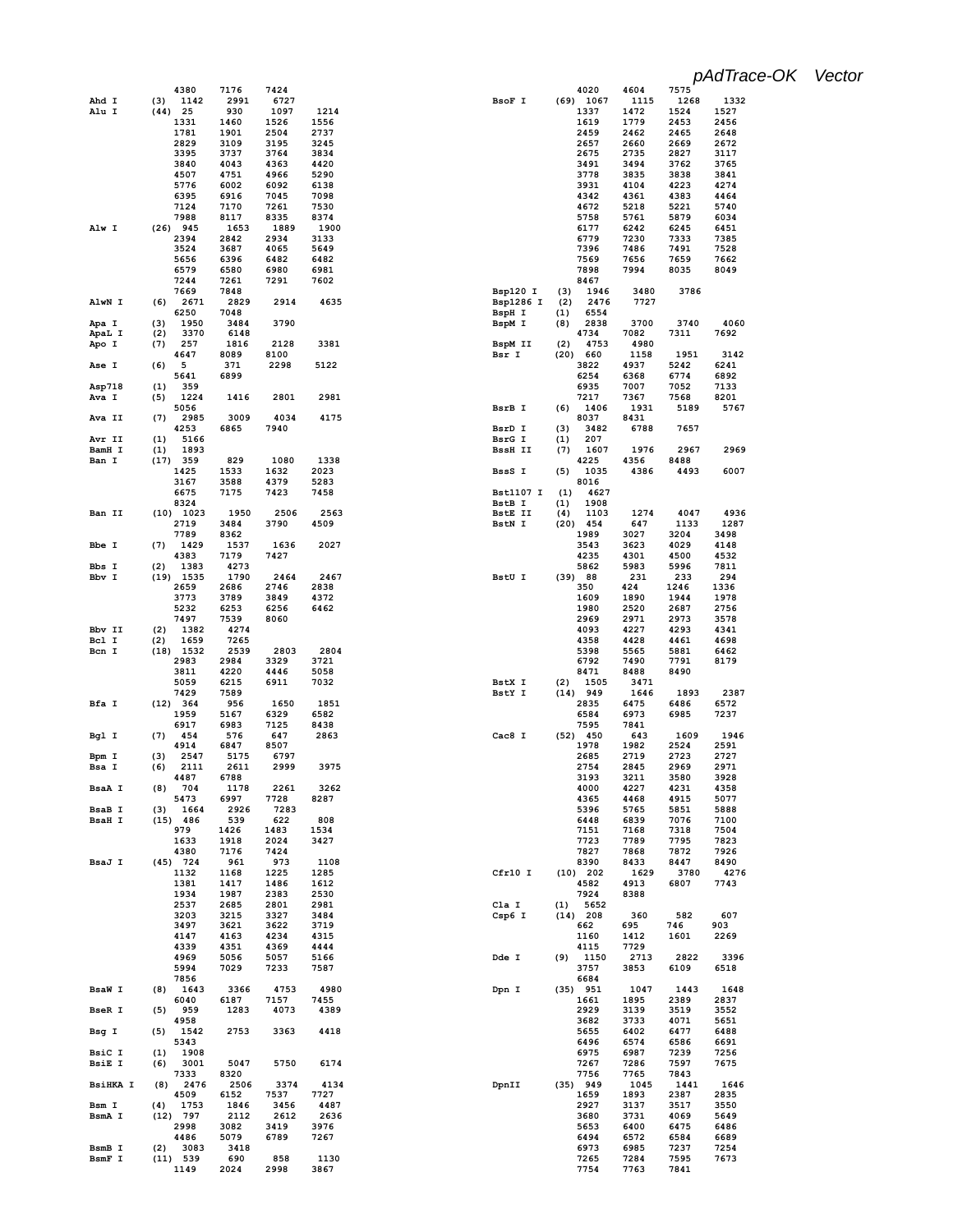|                   |                            |              |              |              |                 |                           |              |              | pAdTrace-OK Vector |  |
|-------------------|----------------------------|--------------|--------------|--------------|-----------------|---------------------------|--------------|--------------|--------------------|--|
| Dra I             | 1704<br>(9)<br>2890        | 2127<br>4642 | 2206<br>4845 | 2219<br>6593 | HinI I          | $(15)$ 486<br>979         | 539<br>1426  | 622<br>1483  | 808<br>1534        |  |
| Dra III           | 6612<br>8287<br>(1)        |              |              |              |                 | 1633<br>4380              | 1918<br>7176 | 2024<br>7424 | 3427               |  |
| Drd I             | 1488<br>(5)<br>8242        | 4319         | 5942         | 7451         | HinP I          | (64) 86<br>998            | 200<br>1010  | 231<br>1244  | 348<br>1334        |  |
| Dsa I             | $(10)$ 724                 | 961          | 1381         | 2530         |                 | 1426                      | 1534         | 1607         | 1609               |  |
|                   | 2685<br>4339               | 3484<br>7856 | 4163         | 4315         |                 | 1633<br>2024              | 1976<br>2520 | 1978<br>2841 | 1984<br>2967       |  |
| Eae I             | $(12)$ 283<br>4231         | 1031<br>4297 | 1472         | 1507<br>4906 |                 | 2969<br>3924              | 2971<br>4169 | 3156<br>4213 | 3576<br>4225       |  |
|                   | 7330                       | 7504         | 4511<br>7895 | 7922         |                 | 4227                      | 4241         | 4271         | 4291               |  |
| Eag I<br>Ear I    | 7330<br>(1)<br>(4)<br>2375 | 5718         | 7768         | 7978         |                 | 4356<br>4461              | 4358<br>4698 | 4380<br>5207 | 4426<br>5565       |  |
| Eco47 III         | 3157<br>(3)                | 4272         | 5208         |              |                 | 5709                      | 5742         | 6012         | 6079               |  |
| Eco57 I           | $(10)$ 1118<br>2649        | 1451<br>2880 | 1475<br>4286 | 1481<br>6381 |                 | 6179<br>6948              | 6353<br>7078 | 6462<br>7176 | 6855<br>7247       |  |
| Eco0109 I         | 7569<br>(5)<br>2365        | 8001<br>3009 | 3212         | 4175         |                 | 7416<br>7791              | 7424<br>8051 | 7488<br>8435 | 7525<br>8443       |  |
|                   | 4469                       |              |              |              |                 | 8469                      | 8488         | 8490         | 8499               |  |
| EcoR I<br>EcoR II | (1)<br>4647<br>$(20)$ 452  | 645          | 1131         | 1285         | Hpa I<br>Hpa II | 1765<br>(1)<br>$(39)$ 203 | 1531         | 1630         | 1644               |  |
|                   | 1987<br>3541               | 3025<br>3621 | 3202<br>4027 | 3496<br>4146 |                 | 2537<br>3367              | 2802<br>3617 | 2982<br>3719 | 3327<br>3781       |  |
|                   | 4233                       | 4299         | 4498         | 4530         |                 | 3809                      | 4218         | 4277         | 4444               |  |
| Ehe I             | 5860<br>(7)<br>1427        | 5981<br>1535 | 5994<br>1634 | 7809<br>2025 |                 | 4583<br>5057              | 4754<br>6041 | 4914<br>6188 | 4981<br>6214       |  |
| Fnu4H I           | 4381<br>$(69)$ 1067        | 7177<br>1115 | 7425<br>1268 | 1332         |                 | 6404<br>7031              | 6808<br>7158 | 6842<br>7329 | 6909<br>7406       |  |
|                   | 1337                       | 1472         | 1524         | 1527         |                 | 7428                      | 7456         | 7587         | 7677               |  |
|                   | 1619<br>2459               | 1779<br>2462 | 2453<br>2465 | 2456<br>2648 | Hph I           | 7744<br>$(19)$ 120        | 7925<br>739  | 8389<br>1114 | 1285               |  |
|                   | 2657                       | 2660         | 2669         | 2672         |                 | 1336                      | 1557         | 2058         | 3052               |  |
|                   | 2675<br>3491               | 2735<br>3494 | 2827<br>3762 | 3117<br>3765 |                 | 4042<br>4931              | 4213<br>5534 | 4513<br>6571 | 4609<br>6798       |  |
|                   | 3778<br>3931               | 3835<br>4104 | 3838<br>4223 | 3841<br>4274 | Kas I           | 6972<br>1425<br>(7)       | 7603<br>1533 | 8289<br>1632 | 2023               |  |
|                   | 4342                       | 4361         | 4383         | 4464         |                 | 4379                      | 7175         | 7423         |                    |  |
|                   | 4672<br>5758               | 5218<br>5761 | 5221<br>5879 | 5740<br>6034 | Kpn I<br>Mae I  | (1)<br>363<br>(12) 364    | 956          | 1650         | 1851               |  |
|                   | 6177<br>6779               | 6242<br>7230 | 6245<br>7333 | 6451<br>7385 |                 | 1959<br>6917              | 5167<br>6983 | 6329<br>7125 | 6582<br>8438       |  |
|                   | 7396                       | 7486         | 7491         | 7528         | Mae II          | (32) 81                   | 113          | 187          | 486                |  |
|                   | 7569<br>7898               | 7656<br>7994 | 7659<br>8035 | 7662<br>8049 |                 | 498<br>808                | 539<br>979   | 622<br>1177  | 703<br>1918        |  |
|                   | 8467                       |              |              |              |                 | 2074                      | 2255         | 2260         | 3031               |  |
| Fok I             | $(20)$ 184<br>1421         | 258<br>2733  | 1125<br>3063 | 1182<br>3262 |                 | 3261<br>5472              | 3526<br>5538 | 5355<br>5570 | 5467<br>6537       |  |
|                   | 3558<br>6693               | 3600<br>6874 | 3834<br>7046 | 4442<br>7229 |                 | 6953<br>8231              | 6996<br>8243 | 7540<br>8286 | 7727<br>8396       |  |
|                   | 7291                       | 7748         | 7773         | 8137         | Mae III         | $(41)$ 77                 | 109          | 183          | 218                |  |
| Fsp I<br>Gdi II   | 1011<br>(3)<br>1032<br>(9) | 6949<br>1473 | 7526<br>4298 | 4510         |                 | 266<br>861                | 337<br>1103  | 425<br>1274  | 512<br>1280        |  |
|                   | 4907<br>7921               | 7329         | 7331         | 7894         |                 | 1790<br>2694              | 1954<br>3041 | 2177<br>3434 | 2256<br>3632       |  |
| Gsu I             | 2548<br>(3)                | 5176         | 6798         |              |                 | 4047                      | 4196         | 4598         | 4918               |  |
| Hae I             | $(11)$ 285<br>1509         | 966<br>3562  | 1173<br>4233 | 1395<br>5849 |                 | 4936<br>5468              | 5298<br>5473 | 5356<br>5517 | 5449<br>5539       |  |
| Hae II            | 5860<br>$(15)$ 1429        | 6312<br>1537 | 7506<br>1636 | 2027         |                 | 5571<br>6652              | 6190<br>7544 | 6253<br>7850 | 6369<br>8460       |  |
|                   | 3159                       | 3927         | 4274         | 4383         |                 | 8472                      |              |              |                    |  |
|                   | 5210<br>7427               | 5712<br>8438 | 6082<br>8446 | 7179         | Mbo I           | $(35)$ 949<br>1659        | 1045<br>1893 | 1441<br>2387 | 1646<br>2835       |  |
| Hae III           | $(44)$ 285                 | 448          | 641          | 966          |                 | 2927                      | 3137         | 3517         | 3550               |  |
|                   | 1033<br>1360               | 1066<br>1395 | 1117<br>1474 | 1173<br>1509 |                 | 3680<br>5653              | 3731<br>6400 | 4069<br>6475 | 5649<br>6486       |  |
|                   | 1618<br>2980               | 1948<br>3213 | 2366<br>3482 | 2536<br>3496 |                 | 6494<br>6973              | 6572<br>6985 | 6584<br>7237 | 6689<br>7254       |  |
|                   | 3562                       | 3620         | 3788         | 3865         |                 | 7265                      | 7284         | 7595         | 7673               |  |
|                   | 4146<br>4470               | 4233<br>4513 | 4299<br>4908 | 4349<br>5317 | Mbo II          | 7754<br>$(17)$ 1384       | 7763<br>1387 | 7841<br>2007 | 2363               |  |
|                   | 5849<br>6770               | 5860<br>6850 | 5878<br>7332 | 6312<br>7506 |                 | 3425<br>4274              | 3515<br>5706 | 3716<br>6495 | 3753<br>6568       |  |
|                   | 7897                       | 7924         | 8137         | 8279         |                 | 6969                      | 7784         | 7994         | 8076               |  |
| Hga I             | 889<br>(7)<br>4283         | 1490<br>5944 | 2534<br>6522 | 3434         | Mme I           | 8426<br>1377<br>(6)       | 2619         | 2814         | 6048               |  |
| HgiA I            | (8)<br>2476<br>4509        | 2506<br>6152 | 3374<br>7537 | 4134<br>7727 | Mnl I           | 6232<br>(68) 56           | 8263<br>304  | 905          | 968                |  |
| HgiE II           | 3772<br>(2)                | 6413         |              |              |                 | 976                       | 979          | 1010         | 1043               |  |
| Hha I             | (64) 88<br>1000            | 202<br>1012  | 233<br>1246  | 350<br>1336  |                 | 1049<br>1220              | 1055<br>1253 | 1070<br>1303 | 1158<br>1360       |  |
|                   | 1428<br>1635               | 1536<br>1978 | 1609<br>1980 | 1611<br>1986 |                 | 1385<br>1481              | 1405<br>1571 | 1412<br>1576 | 1444<br>1607       |  |
|                   | 2026                       | 2522         | 2843         | 2969         |                 | 1681                      | 1720         | 1729         | 2001               |  |
|                   | 2971<br>3926               | 2973<br>4171 | 3158<br>4215 | 3578<br>4227 |                 | 2377<br>2999              | 2660<br>3083 | 2879<br>3333 | 2884<br>3448       |  |
|                   | 4229                       | 4243         | 4273         | 4293         |                 | 3578                      | 3647         | 4093         | 4187               |  |
|                   | 4358<br>4463               | 4360<br>4700 | 4382<br>5209 | 4428<br>5567 |                 | 4240<br>4382              | 4345<br>4402 | 4367<br>4575 | 4370<br>4703       |  |
|                   | 5711<br>6181               | 5744<br>6355 | 6014<br>6464 | 6081<br>6857 |                 | 4978<br>5450              | 5101<br>5597 | 5168<br>5732 | 5192<br>5942       |  |
|                   | 6950                       | 7080         | 7178         | 7249         |                 | 6015                      | 6266         | 6666         | 6747               |  |
|                   | 7418<br>7793               | 7426<br>8053 | 7490<br>8437 | 7527<br>8445 |                 | 6893<br>7475              | 7189<br>7832 | 7275<br>8024 | 7339<br>8315       |  |
| HinC II           | 8471<br>1765<br>(2)        | 8490<br>2768 | 8492         | 8501         | Msc I<br>Mse I  | (4)<br>285<br>(37) 5      | 1509<br>9    | 4233<br>371  | 7506<br>1703       |  |
| Hind II           | 1765<br>(2)                | 2768         |              |              |                 | 1764                      | 1885         | 1903         | 2126               |  |
| Hinf I            | $(22)$ 774<br>2350         | 1290<br>2791 | 1939<br>2911 | 2097<br>3044 |                 | 2205<br>2889              | 2218<br>3241 | 2298<br>3826 | 2810<br>3874       |  |
|                   | 3332<br>4998               | 3888<br>5020 | 4440<br>5734 | 4984<br>5809 |                 | 4641<br>5261              | 4844<br>5364 | 4947<br>5487 | 5122<br>5641       |  |
|                   | 6205                       | 6722         | 7909         | 8043         |                 | 5645                      | 6540         | 6592         | 6597               |  |
|                   | 8214                       | 8236         |              |              |                 | 6611                      | 6664         | 6899         | 6938               |  |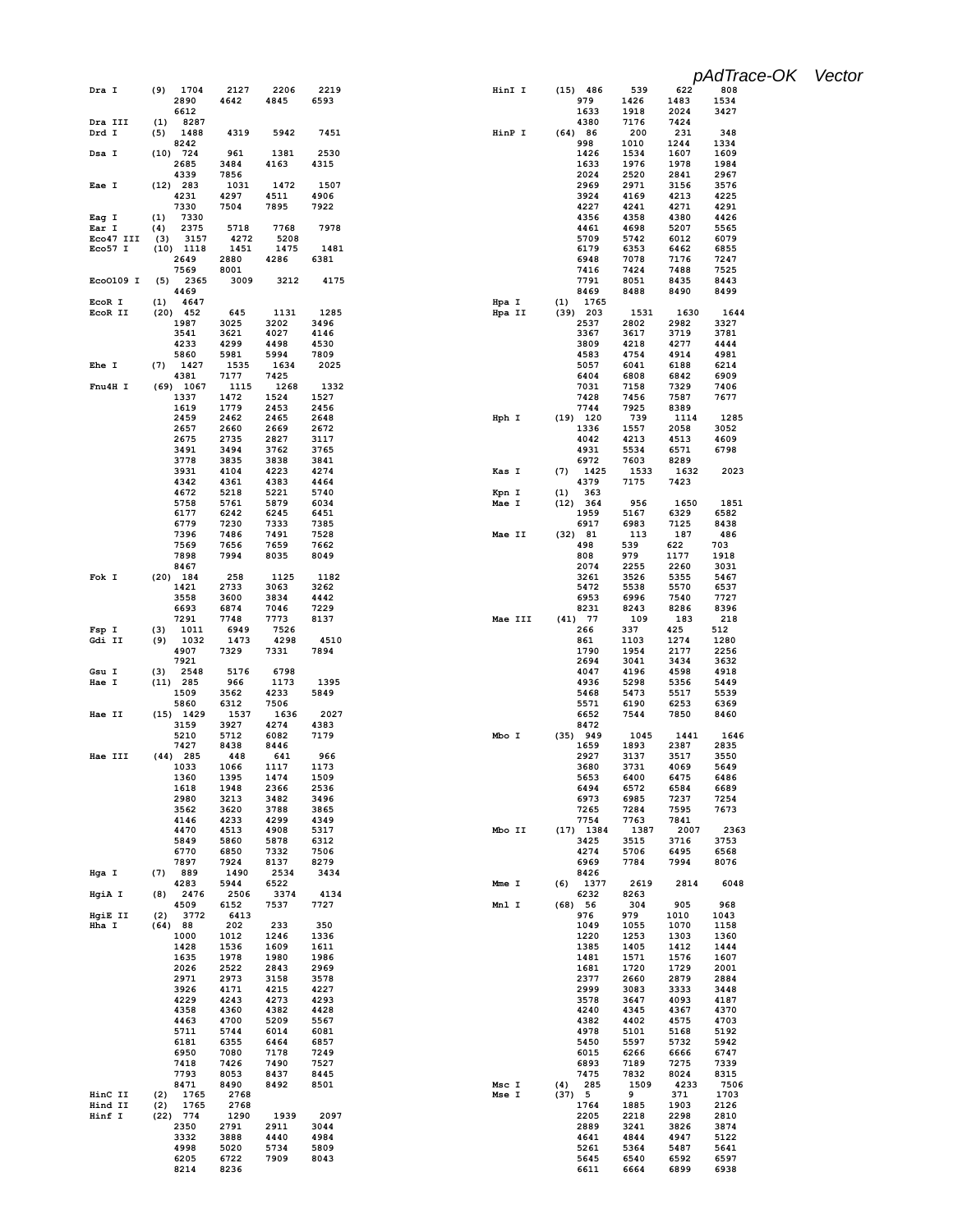|                 | 8097                       | 8109         | 8126         | 8224         | 1359<br>1616<br>1946<br>1947                                                                                              |                               |
|-----------------|----------------------------|--------------|--------------|--------------|---------------------------------------------------------------------------------------------------------------------------|-------------------------------|
| Msl I           | 8494<br>(6)<br>729         | 2073         | 3469         | 3534         | 2365<br>2534<br>2979<br>2985<br>3009<br>3480<br>3212<br>3481                                                              |                               |
|                 | 4728                       | 7861         |              |              | 3619<br>3786<br>3787<br>3863                                                                                              |                               |
| Msp I           | 203<br>(39)                | 1531         | 1630         | 1644         | 4034<br>4144<br>4175<br>4253                                                                                              |                               |
|                 | 2537                       | 2802         | 2982         | 3327         | 4348<br>5315<br>6769<br>4469                                                                                              |                               |
|                 | 3367                       | 3617         | 3719         | 3781         | 6848<br>6865<br>7940<br>8278                                                                                              |                               |
|                 | 3809                       | 4218         | 4277         | 4444         | ScrF I<br>$(38)$ 454<br>647<br>1133<br>1287                                                                               |                               |
|                 | 4583                       | 4754         | 4914         | 4981         | 1531<br>1989<br>2538<br>2802                                                                                              |                               |
|                 | 5057                       | 6041<br>6808 | 6188<br>6842 | 6214<br>6909 | 2803<br>2982<br>2983<br>3027<br>3204<br>3328<br>3498<br>3543                                                              |                               |
|                 | 6404<br>7031               | 7158         | 7329         | 7406         | 3623<br>3720<br>3810<br>4029                                                                                              |                               |
|                 | 7428                       | 7456         | 7587         | 7677         | 4148<br>4219<br>4235<br>4301                                                                                              |                               |
|                 | 7744                       | 7925         | 8389         |              | 5057<br>4445<br>4500<br>4532                                                                                              |                               |
| MspA1 I         | $(14)$ 1526                | 2671         | 2687         | 2829         | 5058<br>5862<br>5983<br>5996                                                                                              |                               |
|                 | 2991                       | 3737         | 3764         | 3840         | 7031<br>7428<br>6214<br>6910                                                                                              |                               |
|                 | 4341                       | 5217         | 6176         | 6421         | 7588<br>7811                                                                                                              |                               |
|                 | 7170                       | 7530         |              |              | 973<br>1108<br>Sec I<br>$(45)$ 724<br>961                                                                                 |                               |
| Mun I           | 1752<br>(2)                | 2785         |              |              | 1132<br>1168<br>1225<br>1285<br>1381<br>1417<br>1486                                                                      |                               |
| Nae I<br>Nar I  | 4915<br>(3)<br>1426<br>(7) | 7926<br>1534 | 8390<br>1633 | 2024         | 1612<br>1934<br>1987<br>2383<br>2530                                                                                      |                               |
|                 | 4380                       | 7176         | 7424         |              | 2537<br>2685<br>2801<br>2981                                                                                              |                               |
| Nci I           | $(18)$ 1531                | 2538         | 2802         | 2803         | 3203<br>3215<br>3327<br>3484                                                                                              |                               |
|                 | 2982                       | 2983         | 3328         | 3720         | 3497<br>3621<br>3622<br>3719                                                                                              |                               |
|                 | 3810                       | 4219         | 4445         | 5057         | 4147<br>4163<br>4234<br>4315                                                                                              |                               |
|                 | 5058                       | 6214         | 6910         | 7031         | 4339<br>4369<br>4351<br>4444                                                                                              |                               |
|                 | 7428                       | 7588         |              |              | 4969<br>5056<br>5057<br>5166                                                                                              |                               |
| Nco I           | 724<br>(6)<br>4315         | 961<br>7856  | 1381         | 2530         | 5994<br>7029<br>7233<br>7587<br>7856                                                                                      |                               |
| Nde I           | (2)<br>598                 | 2190         |              |              | SfaN I<br>$(16)$ 722<br>1817<br>3266<br>3286                                                                              |                               |
| NgoM I          | (3)<br>4913                | 7924         | 8388         |              | 4071<br>4544<br>5672<br>4463                                                                                              |                               |
| Nla III         | $(39)$ 162                 | 668          | 728          | 965          | 7383<br>5710<br>5930<br>7638                                                                                              |                               |
|                 | 998                        | 1016         | 1385         | 1508         | 7722<br>7786<br>7854<br>8061                                                                                              |                               |
|                 | 2044                       | 2357         | 2472         | 2526         | 1299<br>Sfc I<br>(7)<br>2645<br>2672<br>3102                                                                              |                               |
|                 | 2534                       | 3066         | 3116         | 3339         | 3835<br>6099<br>6290                                                                                                      |                               |
|                 | 3392                       | 3456         | 3687         | 3882         | 2803<br>2983<br>5058<br>Sma I<br>(3)                                                                                      |                               |
|                 | 3897<br>4546               | 4002<br>4580 | 4157<br>4727 | 4319<br>4733 | SnaB I<br>704<br>5473<br>(2)<br>2526<br>4002<br>7829<br>Sph I<br>(3)                                                      |                               |
|                 | 4797                       | 4913         | 4979         | 5838         | 2035<br>Ssp I<br>(1)                                                                                                      |                               |
|                 | 6558                       | 7117         | 7298         | 7643         | 1173<br>1395<br>Stu I<br>(2)                                                                                              |                               |
|                 | 7829                       | 7860         | 7886         |              | (15)<br>724<br>961<br>1108<br>1168<br>Sty I                                                                               |                               |
| Nla IV          | (41) 361                   | 831          | 1022         | 1082         | 2530<br>1381<br>1934<br>2383                                                                                              |                               |
|                 | 1118                       | 1166         | 1340         | 1361         | 3215<br>4315<br>4351<br>4369                                                                                              |                               |
|                 | 1427                       | 1535         | 1634         | 1895         | 7233<br>7856<br>5166                                                                                                      |                               |
|                 | 1948<br>3010               | 2025         | 2562         | 2986<br>3590 | Swa I<br>2127<br>(1)<br>$(15)$ 1042<br>1048<br>1258                                                                       |                               |
|                 | 3611                       | 3169<br>3754 | 3482<br>3788 | 3864         | Taq I<br>1908<br>2163<br>4068<br>5276<br>5652                                                                             |                               |
|                 | 4036                       | 4176         | 4381         | 4471         | 7693<br>7717<br>5934<br>7537                                                                                              |                               |
|                 | 4758                       | 5285         | 5866         | 5905         | 7753<br>7915<br>8320                                                                                                      |                               |
|                 | 6677                       | 6771         | 6812         | 7177         | $(10)$ 1939<br>2097<br>2350<br>2791<br>Tfi I                                                                              |                               |
|                 |                            |              |              |              |                                                                                                                           |                               |
|                 | 7425                       | 7460         | 8326         | 8347         | 3332<br>5020<br>5809<br>4440                                                                                              |                               |
|                 | 8359                       |              |              |              | 7909<br>8043                                                                                                              |                               |
| Nsi I           | 3280<br>(2)                | 3458         |              |              | Tsp45 I<br>$(24)$ 77<br>109<br>183<br>218                                                                                 |                               |
| Nsp7524 I       | (9)<br>158                 | 2040         | 2522         | 3878         | 1103<br>1274<br>1280<br>1954                                                                                              |                               |
|                 | 3893                       | 3998         | 4793         | 5834         | 3041<br>2256<br>2694<br>3434                                                                                              |                               |
| NspB II         | 7825<br>$(14)$ 1526        | 2671         | 2687         | 2829         | 4047<br>4196<br>4598<br>4918<br>4936<br>5298<br>5449<br>5539                                                              |                               |
|                 | 2991                       | 3737         | 3764         | 3840         | 5571<br>7544<br>7850<br>8460                                                                                              |                               |
|                 | 4341                       | 5217         | 6176         | 6421         | 2622<br>7542<br>Tth111 I<br>(2)                                                                                           |                               |
|                 | 7170                       | 7530         |              |              | Tth111 II<br>(9)<br>2741<br>2907<br>2946<br>4034                                                                          |                               |
| NspH I          | (9)<br>162                 | 2044         | 2526         | 3882         | 4805<br>6423<br>6432<br>6462                                                                                              |                               |
|                 | 3897                       | 4002         | 4797         | 5838         | 7860                                                                                                                      |                               |
| Pac I           | 7829<br>7                  | 5643         |              |              | 2298<br>5122<br>Vsp I<br>(6)<br>5<br>371<br>6899                                                                          |                               |
| Pal I           | (2)<br>$(44)$ 285          | 448          | 641          | 966          | 5641<br>Xba I<br>1649<br>(1)                                                                                              |                               |
|                 | 1033                       | 1066         | 1117         | 1173         | Xca I<br>(1)<br>4627                                                                                                      |                               |
|                 | 1360                       | 1395         | 1474         | 1509         | Xcm I<br>(3)<br>2915<br>4506<br>7240                                                                                      |                               |
|                 | 1618                       | 1948         | 2366         | 2536         | 2387<br>Xho II<br>$(14)$ 949<br>1646<br>1893                                                                              |                               |
|                 | 2980                       | 3213         | 3482         | 3496         | 2835<br>6475<br>6486<br>6572                                                                                              |                               |
|                 | 3562<br>4146               | 3620<br>4233 | 3788<br>4299 | 3865<br>4349 | 6985<br>6584<br>6973<br>7237<br>7595<br>7841                                                                              |                               |
|                 | 4470                       | 4513         | 4908         | 5317         | (3)<br>2801<br>2981<br>5056<br>Xma I                                                                                      |                               |
|                 | 5849                       | 5860         | 5878         | 6312         | Xma III<br>7330<br>(1)                                                                                                    |                               |
|                 | 6770                       | 6850         | 7332         | 7506         | Xmn I<br>(1)<br>8508                                                                                                      |                               |
|                 | 7897                       | 7924         | 8137         | 8279         |                                                                                                                           |                               |
| PflM I          | 1387<br>(2)                | 3032         |              |              | Site usage in pAdTrace-OK:                                                                                                |                               |
| Ple I           | (3)<br>4992                | 6213         | 8222         |              |                                                                                                                           |                               |
| Pme I<br>PpuM I | 4642<br>(1)<br>3009<br>(2) | 4175         |              |              | 6<br>GT `MK, AC<br>Aat II<br>$G$ , $ACGT$ $C$<br>Acc I<br>$G$ $G$ TAC, $C$<br>Aci I<br>$C^{\dagger}CG, C$<br>Acc65 I<br>1 | 2<br>112                      |
| Psp1406 I       | (1)<br>6953                |              |              |              | Afl II<br>$C$ `TTAA, G<br>$\overline{\phantom{a}}$<br>Afl III<br>$A$ $CRYG$ , $T$                                         | з                             |
| PspA I          | 2801<br>(3)                | 2981         | 5056         |              | Aha II<br>GR`CG, YC<br>Age I<br>$A$ $CCGG, T$<br>$\overline{\phantom{a}}$                                                 | 15                            |
| Pst I           | (5)<br>1303                | 2649         | 2676         | 3106         | з<br>Ahd I<br><b>GACNN, N`NNGTC</b><br>Alu I<br>$AG$ $ CT$                                                                | 44                            |
|                 | 3839                       |              |              |              | Alw I<br>GGATC 8/9<br>26<br>AlwN I<br>CAG, NNN `CTG                                                                       | 6                             |
| Pvu II          | (7)<br>1526                | 2829         | 3737         | 3764         | G, GGCC `C<br>з<br>ApaL I<br>G`TGCA, C<br>Apa I                                                                           | 2<br>$\overline{\phantom{a}}$ |
| Rsa I           | 3840<br>$(14)$ 209         | 7170<br>361  | 7530<br>583  | 608          | 7<br>Apo I<br>R`AATT, Y<br>Asc I<br>GG`CGCG, CC<br>AT `TA, AT<br>$G$ $G$ TAC, $C$<br><b>Ase I</b><br>6<br>Asp718          | $\mathbf{1}$                  |
|                 | 663                        | 696          | 747          | 904          | 5<br>Ava I<br>C'YCGR, G<br>Ava II<br>$G$ $GWC$ , $C$                                                                      | 7                             |
|                 | 1161                       | 1413         | 1602         | 2270         | Avr II<br>$C$ $CTAG$ , $G$<br>$\mathbf{1}$<br>BamH I<br>$G$ $GATC$ , $C$                                                  | 1                             |
|                 | 4116                       | 7730         |              |              | Ban I<br>17<br>$G$ $GYRC$ , $C$<br>Ban II<br>G, RGCY `C                                                                   | 10                            |
| Rsr II          | (1)<br>7940                |              |              |              | Bbe I<br>G, GCGC`C<br>7<br>Bbs I<br>GAAGAC 8/12                                                                           | 2                             |
| Sac I           | (2)<br>2506                | 4509         |              |              | Bbv I<br>GCAGC 13/17<br>19<br>Bbv II<br>GAAGAC 7/11                                                                       | $\overline{\mathbf{c}}$       |
| Sac II          | 2688<br>(2)                | 4342         |              |              | Bcl I<br><b>T`GATC, A</b><br>2<br>Bcn I<br>$CC, S \ G G$                                                                  | 18                            |
| Sap I           | (3)<br>5718                | 7768         | 7978         |              | 12<br>Bfa I<br>$C^T A, G$<br>Bgl I<br><b>GCCN, NNN `NGGC</b><br>$\overline{\phantom{a}}$                                  | 7<br>$\qquad \qquad -$        |
| Sau3A I         | $(35)$ 949<br>1659         | 1045<br>1893 | 1441<br>2387 | 1646<br>2835 | Bgl II<br>Blp I<br>GC `TNA, GC<br>A`GATC, T<br>3<br>Bpm I<br>CTGGAG 22/20<br>Bsa I<br>GGTCTC 7/11                         | 6                             |
|                 | 2927                       | 3137         | 3517         | 3550         | 8<br>BsaA I<br><b>YAC   GTR</b><br><b>BsaB</b> I<br><b>GATNN   NNATC</b>                                                  | з                             |
|                 | 3680                       | 3731         | 4069         | 5649         | <b>BsaH I</b><br>GR`CG, YC<br>15<br>BsaJ I<br>$C$ $CMNG$ , $G$                                                            | 45                            |
|                 | 5653                       | 6400         | 6475         | 6486         | <b>BseR I</b><br><b>BsaW I</b><br>W`CCGG,W<br>8<br>GAGGAG 16/14                                                           | 5                             |
|                 | 6494                       | 6572         | 6584         | 6689         | Bsg I<br>GTGCAG 22/20<br>5<br>BsiC I<br>TT CG, AA                                                                         | 1                             |
|                 | 6973                       | 6985         | 7237         | 7254         | <b>BsiE I</b><br>$CG, RY$ $CG$<br>6<br><b>BsiHKA I</b><br>G, WGCW `C<br>$\overline{\phantom{a}}$                          | 8                             |
|                 | 7265                       | 7284         | 7595         | 7673         | <b>BsiW I</b><br>$C$ $G$ TAC, G<br>Bsm I<br>GAATG, C 7                                                                    | 4                             |
| Sau96 I         | 7754<br>$(32)$ 447         | 7763<br>640  | 7841<br>1064 | 1116         | GTCTC \/9<br>12<br>BsmA I<br>BsmB I<br>CGTCTC 7/11<br>BsmF I<br>GGGAC 15/19<br>BsoF I<br>$GC^N$ , $GC$<br>11              | $\overline{\mathbf{2}}$<br>69 |

*pAdTrace-OK Vector*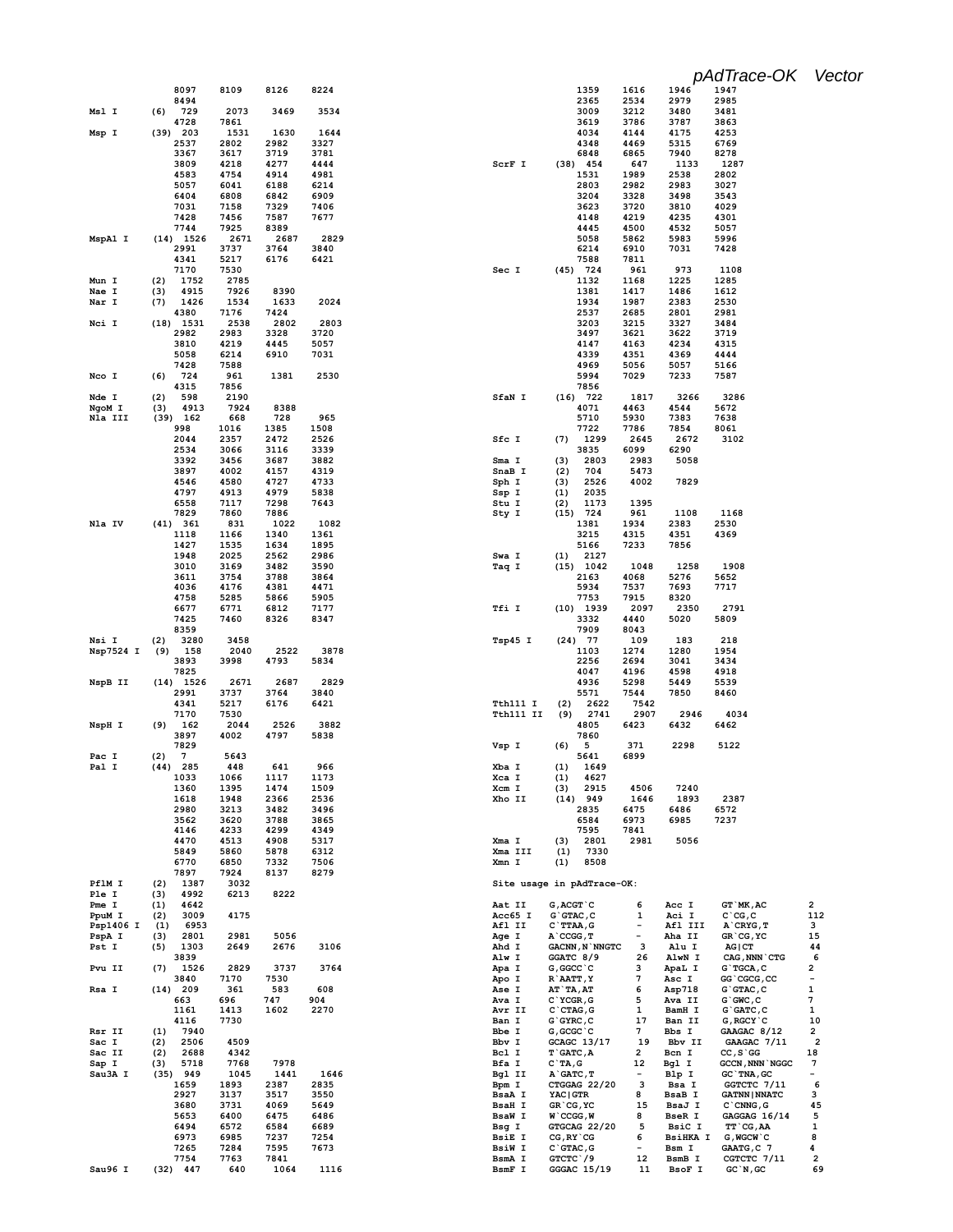| Bsp120 I           | $G$ $GGCC$ , $C$           | з                        |                   | Bsp1286 I G, DGCH C        | 2                        |         |                                               |         |          |                           |
|--------------------|----------------------------|--------------------------|-------------------|----------------------------|--------------------------|---------|-----------------------------------------------|---------|----------|---------------------------|
| BspH I             | $T$ $CATG, A$              | 1                        | BspM I            | ACCTGC 10/14               | 8                        |         | The following enzymes do not cut in pAdTrace- |         |          |                           |
| BspM II            | $T$ $CCGG, A$              | 2                        | Bsr I             | ACT, GG                    | 20                       |         |                                               |         |          |                           |
| BsrB I             | GAG   CGG                  | 6                        | BsrD I            | GCAATG, 8                  | з                        | Afl II  | Age I                                         | Asc I   | BamH I   | B                         |
|                    | T GTAC, A                  |                          |                   |                            | 7                        |         |                                               |         |          |                           |
| BsrG I             |                            | 1                        | <b>BssH II</b>    | $G$ $CGCG, C$              |                          | Blp I   | <b>BsiW I</b>                                 | Bsu36 I | Eco72 I  | F                         |
| BssS I             | $C$ TCGT, G                | 5                        | Bst1107 I GTA TAC |                            | 1                        | EcoR V  | Esp I                                         | Fse I   | HinD III | N                         |
| BstB I             | $TT$ $CG$ , AA             | 1                        | <b>BstE II</b>    | $G$ GTNAC, $C$             | 4                        | Not I   | Nru I                                         | PaeR7 I | Pml I    | P                         |
| <b>BstN I</b>      | $CC^W$ , GG                | 20                       | BstU I            | CG   CG                    | 39                       | Sal I   | Sca I                                         | Sfi I   | Spe I    | $\mathtt{s}_{\mathtt{F}}$ |
| BstX I             | <b>CCAN, NNNN NTGG</b>     | - 2                      | BstY I            | R GATC, Y                  | 14                       |         |                                               |         |          |                           |
|                    |                            |                          |                   |                            |                          |         |                                               |         |          |                           |
| Bsu36 I            | CC `TNA, GG                | $\overline{\phantom{a}}$ | Cac8 I            | <b>GCN   NGC</b>           | 52                       |         | pAdTrace-OK: sites sorted by name:            |         |          |                           |
| Cfr10 I            | $R$ $CCGG, Y$              | 10                       | Cla I             | $AT$ $CG, AT$              | 1                        |         |                                               |         |          |                           |
| Csp6 I             | G'TA,C                     | 14                       | Dde I             | $C$ TNA, $G$               | 9                        | Aat II  | 489<br>(6)                                    | 542     | 625      | 811                       |
| Dpn I              | GA   TC                    | 35                       | DpnII             | `GATC,                     | 35                       |         | 982                                           | 1946    |          |                           |
| Dra I              | <b>TTT   AAA</b>           | 9                        | Dra III           | CAC, NNN GTG               | 1                        | Acc I   | (2)<br>3713                                   | 4651    |          |                           |
|                    |                            |                          |                   |                            |                          |         |                                               |         |          |                           |
| Drd I              | <b>GACNN, NN `NNGTC</b>    | - 5                      | Dsa I             | $C$ $CRYG$ , $G$           | 10                       | Acc65 I | (1)<br>359                                    |         |          |                           |
| Eae I              | $Y$ $GCCC, R$              | 12                       | Eag I             | $C$ $GC$ , $G$             | 1                        | Aci I   | (111) 88                                      | 106     | 126      | 151                       |
| Ear I              | CTCTTC 7/10                | 4                        |                   | Eco47 III AGC GCT          | з                        |         | 233                                           | 243     | 294      | 422                       |
| Eco57 <sub>I</sub> | CTGAAG 21/19               | 10                       | Eco72 I           | CAC   GTG                  | $\qquad \qquad$          |         | 450                                           | 462     | 476      | 643                       |
| EcoN I             | <b>CCTNN `N, NNAGG</b>     | $\overline{\phantom{a}}$ |                   | Eco0109 I RG GNC, CY       | 5                        |         | 734                                           | 767     | 871      | 892                       |
|                    |                            |                          |                   |                            |                          |         |                                               |         |          |                           |
| EcoR I             | G`AATT, C                  | 1                        | ECOR II           | CCWGG,                     | 20                       |         | 953                                           | 1067    | 1090     | 1114                      |
| EcoR V             | <b>GAT   ATC</b>           | Ξ.                       | Ehe I             | GGC   GCC                  | 7                        |         | 1189                                          | 1267    | 1336     | 1406                      |
| Esp I              | GC TNA, GC                 | $\overline{\phantom{a}}$ | Fnu4H I           | GC'N, GC                   | 69                       |         | 1471                                          | 1619    | 1954     | 1969                      |
| Fok I              | $GGATG$ 14/18              | 20                       | Fse I             | GG, CCGG `CC               |                          |         | 1988                                          | 2484    | 2487     | 2490                      |
| Fsp I              | <b>TGC   GCA</b>           | 3                        | Gdi II            | `YGGC, CG                  | 9                        |         | 2616                                          | 2679    | 2682     | 2685                      |
|                    |                            |                          |                   |                            |                          |         |                                               |         |          |                           |
| Gsu I              | CTGGAG 21/19               | 3                        | Hae I             | <b>WGG   CCW</b>           | 11                       |         | 2694                                          | 2706    | 2710     | 2712                      |
| Hae II             | R, GCGC `Y                 | 15                       | Hae III           | GG   CC                    | 44                       |         | 2744                                          | 2775    | 2779     | 2909                      |
| Hga I              | GACGC 9/14                 | 7                        | HgiA I            | G, MGCW `C                 | 8                        |         | 2998                                          | 3016    | 3144     | 3262                      |
| HgiE II            | ACCNNNNNNGGT -1/132        |                          | Hha I             | $G, CG$ $C$                | 64                       |         | 3515                                          | 3518    | 3603     | 3607                      |
|                    |                            |                          |                   |                            |                          |         |                                               |         |          |                           |
| HinC II            | <b>GTY   RAC</b>           | 2                        | Hind II           | <b>GTY   RAC</b>           | 2                        |         | 3624                                          | 3720    | 3800     | 3939                      |
| HinD III           | A`AGCT, T                  | $\overline{\phantom{a}}$ | Hinf I            | G`ANT, C                   | 22                       |         | 3956                                          | 4014    | 4057     | 4118                      |
| HinI I             | GR CG, YC                  | 15                       | HinP I            | $G$ $CG, C$                | 64                       |         | 4128                                          | 4364    | 4366     | 4408                      |
| Hpa I              | <b>GTT   AAC</b>           | 1                        | Hpa II            | $C^{\dagger}CG, G$         | 39                       |         | 4484                                          | 4489    | 4498     | 4826                      |
| Hph I              | $GGTGA$ 12/11              | 19                       | Kas I             | $G$ $GCGC$ , $C$           | 7                        |         | 5098                                          | 5212    | 5242     | 5417                      |
|                    |                            |                          |                   |                            |                          |         |                                               |         |          |                           |
| Kpn I              | $G$ , $G$ TAC $^{\circ}$ C | 1                        | Mae I             | $C^T A$ , G                | 12                       |         | 5549                                          | 5570    | 5588     | 5699                      |
| Mae II             | $A$ $CG, T$                | 32                       | Mae III           | GTNAC,                     | 41                       |         | 5725                                          | 5742    | 5785     | 5792                      |
| Mbo I              | `GATC,                     | 35                       | Mbo II            | GAAGA 12/11                | 17                       |         | 5813                                          | 5904    | 5932     | 6059                      |
|                    |                            | $\overline{\phantom{a}}$ |                   |                            |                          |         |                                               |         |          |                           |
| Mlu I              | $A$ $CGCG$ , $T$           |                          | Mme I             | TCCRAC 25/23               | 6                        |         | 6078                                          | 6199    | 6309     | 6444                      |
| Mnl I              | CCTC 10/10                 | 68                       | Msc I             | <b>TGG   CCA</b>           | 4                        |         | 6453                                          | 6815    | 6906     | 7036                      |
| Mse I              | $T$ $TA, A$                | 37                       | Msl I             | <b>CAYNN   NNRTG</b>       | 6                        |         | 7159                                          | 7255    | 7358     | 7421                      |
| Msp I              | $C^{\dagger}CG, G$         | 39                       | MspA1 I           | CMG   CKG                  | 14                       |         | 7515                                          | 7579    | 7680     | 7683                      |
|                    | $C$ AATT, $G$              | 2                        | Nae I             | GCC   GGC                  | з                        |         | 7923                                          | 7963    | 7968     | 8018                      |
| Mun I              |                            |                          |                   |                            |                          |         |                                               |         |          |                           |
| Nar I              | GG CG, CC                  | 7                        | Nci I             | $CC$ `S, GG                | 18                       |         | 8034                                          | 8060    | 8202     | 8341                      |
| Nco I              | $C$ $CATG$ , $G$           | 6                        | Nde I             | CA`TA, TG                  | 2                        |         | 8456                                          | 8483    | 8511     |                           |
| NgoM I             | $G$ $CCGG$ , $C$           | з                        | Nhe I             | $G$ $CTAG$ , $C$           | $\overline{\phantom{a}}$ | Afl III | (4)<br>158                                    | 1888    | 4818     | 5859                      |
| Nla III            | , CATG                     | 39                       | Nla IV            | <b>GGN   NCC</b>           | 41                       | Aha II  | $(15)$ 486                                    | 539     | 622      | 808                       |
|                    |                            |                          |                   |                            |                          |         |                                               |         |          |                           |
| Not I              | GC `GGCC, GC               | $\overline{\phantom{a}}$ | Nru I             | <b>TCG   CGA</b>           |                          |         | 979                                           | 1426    | 1483     | 1534                      |
| Nsi I              | A, TGCA`T                  | 2                        |                   | Nsp7524 I R`CATG, Y        | 9                        |         | 1633                                          | 1943    | 2049     | 3452                      |
| NspB II            | CMG   CKG                  | 14                       | NspH I            | R, CATG`Y                  | 9                        |         | 4405                                          | 7201    | 7449     |                           |
| Pac I              | <b>TTA`AT, TAA</b>         | 2                        | PaeR7 I           | $C$ TCGA, G                | $\overline{\phantom{0}}$ | Ahd I   | (3)<br>1142                                   | 3016    | 6752     |                           |
|                    |                            |                          |                   |                            |                          |         |                                               |         |          |                           |
| Pal I              | GG   CC                    | 44                       | PflM I            | <b>CCAN, NNN NTGG</b>      | 2                        | Alu I   | $(45)$ 25                                     | 930     | 1097     | 1214                      |
| Ple I              | GAGTC 9/10                 | з                        | Pme I             | CTTT   AAAC                | 1                        |         | 1331                                          | 1460    | 1526     | 1556                      |
| Pml I              | CAC   GTG                  | $\overline{\phantom{a}}$ | PpuM I            | RG GWC, CY                 | 2                        |         | 1781                                          | 1917    | 1926     | 2529                      |
|                    | Psp1406 I AA CG, TT        | 1                        | PspA I            | $C$ $CCGG$ , $G$           | з                        |         | 2762                                          | 2854    | 3134     | 3220                      |
|                    |                            |                          |                   |                            | $\overline{\phantom{a}}$ |         |                                               |         |          |                           |
| Pst I              | $C, TGCA$ $G$              | 5                        | Pvu I             | $CG, AT \text{ } CG$       |                          |         | 3270                                          | 3420    | 3762     | 3789                      |
| Pvu II             | CAG   CTG                  | 7                        | Rsa I             | GT   AC                    | 14                       |         | 3859                                          | 3865    | 4068     | 4388                      |
| Rsr II             | CG GWC, CG                 | 1                        | Sac I             | $G, AGCT$ $C$              | 2                        |         | 4445                                          | 4532    | 4776     | 4991                      |
| Sac II             | $CC$ , $GC$ $G$            | 2                        | Sal I             | $G$ TCGA, $C$              | $\overline{\phantom{0}}$ |         | 5315                                          | 5801    | 6027     | 6117                      |
|                    | GCTCTTC 8/11               | 3                        | Sau3A I           | `GATC,                     | 35                       |         | 6163                                          | 6420    | 6941     | 7070                      |
| Sap I              |                            |                          |                   |                            |                          |         |                                               |         |          |                           |
| Sau96 I            | $G$ $GNC$ , $C$            | 32                       | Sca I             | <b>AGT   ACT</b>           | $\overline{\phantom{0}}$ |         | 7123                                          | 7149    | 7195     | 7286                      |
| ScrF I             | $CC^N$ , GG                | 38                       | Sec I             | $C$ $CMNG$ , $G$           | 45                       |         | 7555                                          | 8013    | 8142     | 8360                      |
| SfaN I             | GCATC 9/13                 | 16                       | Sfc I             | C`TRYA, G                  | 7                        |         | 8399                                          |         |          |                           |
| Sfi I              |                            | $\overline{\phantom{a}}$ | Sma I             |                            | з                        | Alw I   |                                               | 1653    | 2419     | 2867                      |
|                    | <b>GGCCN, NNN NGGCC</b>    |                          |                   | CCC   GGG                  |                          |         | $(24)$ 945                                    |         |          |                           |
| SnaB I             | <b>TAC   GTA</b>           | 2                        | Spe I             | A CTAG, T                  | $\overline{\phantom{a}}$ |         | 2959                                          | 3158    | 3549     | 3712                      |
| Sph I              | $G$ , CAT $G$ $C$          | з                        | Spl I             | $C$ GTAC, $G$              | $\overline{\phantom{a}}$ |         | 4090                                          | 5674    | 5681     | 6421                      |
| Srf I              | GCCC   GGGC                | $\overline{\phantom{a}}$ | Ssp I             | <b>AAT   ATT</b>           | 1                        |         | 6507                                          | 6507    | 6604     | 6605                      |
| Stu I              | <b>AGG   CCT</b>           | 2                        | Sty I             | C`CWWG,G                   | 15                       |         | 7005                                          | 7006    | 7269     | 7286                      |
|                    |                            | 1                        |                   |                            | 15                       |         |                                               |         | 7694     | 7873                      |
| Swa I              | <b>ATTT   AAAT</b>         |                          | Taq I             | $T$ $CG, A$                |                          |         | 7316                                          | 7627    |          |                           |
| Tfi I              | $G$ `AWT, $C$              | 10                       | Tsp45 I           | `GTSAC,                    | 24                       | AlwN I  | 2696<br>(6)                                   | 2854    | 2939     | 4660                      |
| Tth111 I           | <b>GACN `N, NGTC</b>       | $\overline{\mathbf{2}}$  |                   | Tth111 II CAARCA 16/14     | 9                        |         | 6275                                          | 7073    |          |                           |
| Vsp I              | AT `TA, AT                 | 6                        | Xba I             | T`CTAG, A                  | 1                        | Apa I   | 1975<br>(3)                                   | 3509    | 3815     |                           |
| Xca I              | <b>GTA   TAC</b>           | 1                        | Xcm I             | <b>CCANNNN, N`NNNNTGG3</b> |                          | ApaL I  | 3395<br>(2)                                   | 6173    |          |                           |
|                    |                            |                          |                   |                            |                          |         |                                               |         |          |                           |
| Xho I              | $C$ TCGA, G                |                          | Xho II            | R GATC, Y                  | 14                       | Apo I   | 257<br>(8)                                    | 1816    | 1909     | 2153                      |
|                    |                            |                          |                   |                            | C`GGCC,G                 |         | 3406                                          | 4672    | 8114     | 8125                      |
| Xma I              | $C$ $CCGG, G$              |                          | з                 | Xma III                    |                          | Ase I   | 5<br>(6)                                      | 371     | 2323     | 5147                      |
|                    |                            |                          |                   |                            |                          |         | 5666                                          | 6924    |          |                           |
| 1                  |                            |                          |                   |                            |                          |         |                                               |         |          |                           |
|                    |                            |                          |                   |                            |                          | Asp718  | 359<br>(1)                                    |         |          |                           |
|                    |                            |                          |                   |                            |                          | Ava I   | 1224<br>(5)                                   | 1416    | 2826     | 3006                      |
|                    |                            |                          |                   |                            |                          |         | 5081                                          |         |          |                           |
|                    |                            |                          |                   |                            |                          | Ava II  | (7)<br>3010                                   | 3034    | 4059     | 4200                      |
|                    |                            |                          |                   |                            |                          |         |                                               |         |          |                           |
|                    |                            |                          |                   |                            |                          |         | 4278                                          | 6890    | 7965     |                           |
| BsrG I             | $T$ GTAC, A                | 207                      |                   |                            |                          | Avr II  | 5191<br>(1)                                   |         |          |                           |
| Acc65 I            | G`GTAC, C                  | 359                      |                   |                            |                          | Ban I   | $(17)$ 359                                    | 829     | 1080     | 1338                      |
| Asp718             | $G$ $G$ TAC, C             | 359                      |                   |                            |                          |         | 1425                                          | 1533    | 1632     | 2048                      |
| Kpn I              | $G$ , $G$ TAC $C$          | 363                      |                   |                            |                          |         |                                               |         |          |                           |
|                    |                            |                          |                   |                            |                          |         | 3192                                          | 3613    | 4404     | 5308                      |
| Hpa I              | <b>GTT   AAC</b>           | 1765                     |                   |                            |                          |         | 6700                                          | 7200    | 7448     | 7483                      |
| Mlu I              | $A$ $CGCG$ , $T$           | 1888                     |                   |                            |                          |         | 8349                                          |         |          |                           |
| BsiC I             | TT CG, AA                  | 1933                     |                   |                            |                          | Ban II  | $(10)$ 1023                                   | 1975    | 2531     | 2588                      |
|                    |                            |                          |                   |                            |                          |         |                                               |         |          |                           |
| BstB I             | TT CG, AA                  | 1933                     |                   |                            |                          |         | 2744                                          | 3509    | 3815     | 4534                      |
| Ssp I              | <b>AAT   ATT</b>           | 2060                     |                   |                            |                          |         | 7814                                          | 8387    |          |                           |
| SwaI               | <b>ATTT   AAAT</b>         | 2152                     |                   |                            |                          | Bbe I   | 1429<br>(7)                                   | 1537    | 1636     | 2052                      |
| Bst1107 I          | <b>GTA   TAC</b>           | 4652                     |                   |                            |                          |         |                                               |         |          |                           |
|                    |                            |                          |                   |                            |                          |         | 4408                                          | 7204    | 7452     |                           |
| Xca I              | <b>GTA   TAC</b>           | 4652                     |                   |                            |                          | Bbs I   | 1383<br>(2)                                   | 4298    |          |                           |
| Pme I              | CTTT   AAAC                | 4667                     |                   |                            |                          | Bbv I   | $(19)$ 1535                                   | 1790    | 2489     | 2492                      |
| Avr II             | $C$ $CTAG$ , $G$           | 5191                     |                   |                            |                          |         | 2684                                          | 2711    | 2771     | 2863                      |

**Pme I CTTT|AAAC 4667 Avr II C`CTAG,G 5191** Cla I AT`CG, AT 5677<br>BspH I T`CATG, A 6579

**B** CATG, A 6579<br>**BA CG, TT** 6978 **Psp1406 I AA`CG,TT 6978 Eag I C`GGCC,G 7355** Eag I C'GGCC, G 7355<br>
Xma III C'GGCC, G 7355<br>
RST II CG'GWC, CG 7965 **Rsr II CG`GWC,CG 7965 Dra III CAC,NNN`GTG 8312 Xmn I GAANN|NNTTC 8533 Number of enzymes = 22**

# **The following enzymes do not cut in pAdTrace-OK:**

| Afl II | Age I           | Asc I      | <b>BamH I</b> | Bgl II             |
|--------|-----------------|------------|---------------|--------------------|
| ---    | $m = 2 \pi \pi$ | $R = 0.25$ | $1 - 570$     | <b>THE CASE OF</b> |

| .      | $449 - 1$     | $\cdots$     | -------  | ----   |
|--------|---------------|--------------|----------|--------|
| Blp I  | <b>BsiW I</b> | $Bsu36$ I    | Eco72I   | ECON I |
| EcoR V | Esp I         | <b>Fse I</b> | HinD III | Nhe I  |

| י השפ | ம் செய | 195 L   |                  | www.  |
|-------|--------|---------|------------------|-------|
| Not I | Nru I  | PaeR7 I | Pm1 <sub>I</sub> | Pvu I |
| Sal I | Sca I  | Sfi I   | Spe I            | Spl I |

|        |      | 7555        | 8013 | 8142 | 8360 |
|--------|------|-------------|------|------|------|
|        |      | 8399        |      |      |      |
| Alw I  | (24) | 945         | 1653 | 2419 | 2867 |
|        |      | 2959        | 3158 | 3549 | 3712 |
|        |      | 4090        | 5674 | 5681 | 6421 |
|        |      | 6507        | 6507 | 6604 | 6605 |
|        |      | 7005        | 7006 | 7269 | 7286 |
|        |      | 7316        | 7627 | 7694 | 7873 |
| AlwN I | (6)  | 2696        | 2854 | 2939 | 4660 |
|        |      | 6275        | 7073 |      |      |
| Apa I  | (3)  | 1975        | 3509 | 3815 |      |
| ApaL I | (2)  | 3395        | 6173 |      |      |
| Apo I  | (8)  | 257         | 1816 | 1909 | 2153 |
|        |      | 3406        | 4672 | 8114 | 8125 |
| Ase I  | (6)  | 5           | 371  | 2323 | 5147 |
|        |      | 5666        | 6924 |      |      |
| Asp718 | (1)  | 359         |      |      |      |
| Ava I  | (5)  | 1224        | 1416 | 2826 | 3006 |
|        |      | 5081        |      |      |      |
| Ava II | (7)  | 3010        | 3034 | 4059 | 4200 |
|        |      | 4278        | 6890 | 7965 |      |
| Avr II | (1)  | 5191        |      |      |      |
| Ban I  |      | (17) 359    | 829  | 1080 | 1338 |
|        |      | 1425        | 1533 | 1632 | 2048 |
|        |      | 3192        | 3613 | 4404 | 5308 |
|        |      | 6700        | 7200 | 7448 | 7483 |
|        |      | 8349        |      |      |      |
| Ban II |      | $(10)$ 1023 | 1975 | 2531 | 2588 |
|        |      | 2744        | 3509 | 3815 | 4534 |
|        |      | 7814        | 8387 |      |      |
| Bbe I  | (7)  | 1429        | 1537 | 1636 | 2052 |
|        |      | 4408        | 7204 | 7452 |      |
| Bbs I  | (2)  | 1383        | 4298 |      |      |
| Bbv I  | (19) | 1535        | 1790 | 2489 | 2492 |
|        |      | 2684        | 2711 | 2771 | 2863 |
|        |      | 3798        | 3814 | 3874 | 4397 |
|        |      | 5257        | 6278 | 6281 | 6487 |
|        |      | 7522        | 7564 | 8085 |      |
| Bbv II | (2)  | 1382        | 4299 |      |      |
| Bcl I  | (2)  | 1659        | 7290 |      |      |
| Bcn I  | (18) | 1532        | 2564 | 2828 | 2829 |
|        |      | 3008        | 3009 | 3354 | 3746 |
|        |      | 3836        | 4245 | 4471 | 5083 |
|        |      | 5084        | 6240 | 6936 | 7057 |
|        |      |             |      |      |      |
|        |      |             |      |      |      |
|        |      |             |      |      |      |
|        |      |             |      |      |      |
|        |      |             |      |      |      |
|        |      |             |      |      |      |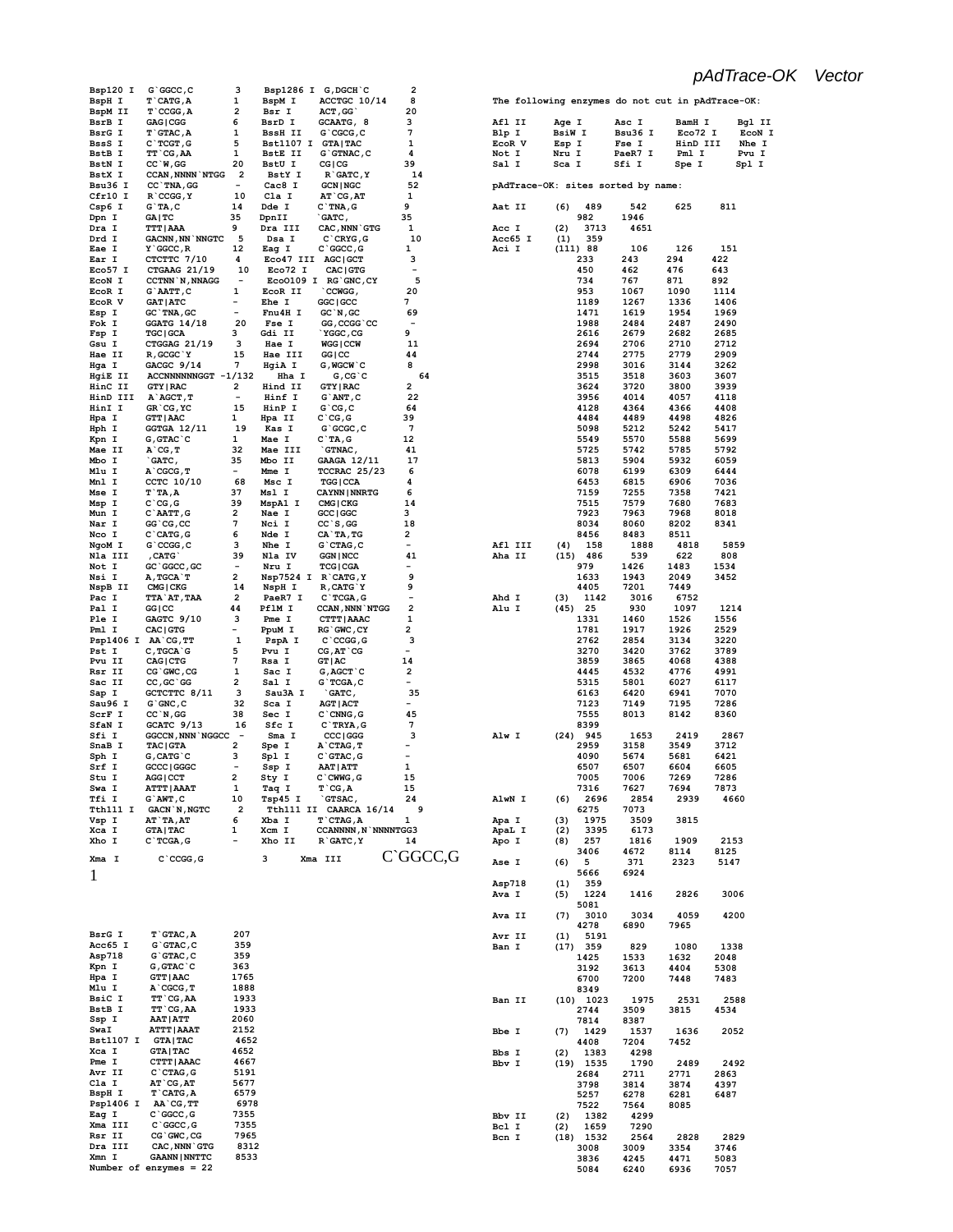|                  | 7454         | 7614         |              |      | BstX I    | (2) | 1505               | 3496 |      |      |
|------------------|--------------|--------------|--------------|------|-----------|-----|--------------------|------|------|------|
| Bfa I            | (13) 364     | 956          | 1650         | 1851 | BstY I    |     | (13) 949           | 1646 | 2412 | 2860 |
|                  |              |              |              |      |           |     |                    |      |      |      |
|                  | 1898         | 1984         | 5192         | 6354 |           |     | 6500               | 6511 | 6597 | 6609 |
|                  | 6607         | 6942         | 7008         | 7150 |           |     | 6998               | 7010 | 7262 | 7620 |
|                  | 8463         |              |              |      |           |     | 7866               |      |      |      |
| Bgl I            | (7)<br>454   | 576          | 647          | 2888 | Cac8 I    |     | $(52)$ 450         | 643  | 1609 | 1971 |
|                  |              |              |              |      |           |     |                    |      |      |      |
|                  | 4939         | 6872         | 8532         |      |           |     | 2003               | 2007 | 2549 | 2616 |
| Bpm I            | (3)<br>2572  | 5200         | 6822         |      |           |     | 2710               | 2744 | 2748 | 2752 |
| Bsa I            | 2136<br>(6)  | 2636         | 3024         | 4000 |           |     | 2779               | 2870 | 2994 | 2996 |
|                  | 4512         | 6813         |              |      |           |     | 3218               | 3236 | 3605 | 3953 |
|                  |              |              |              |      |           |     |                    |      |      |      |
| <b>BsaA I</b>    | 704<br>(8)   | 1178         | 2286         | 3287 |           |     | 4025               | 4252 | 4256 | 4383 |
|                  | 5498         | 7022         | 7753         | 8312 |           |     | 4390               | 4493 | 4940 | 5102 |
| <b>BsaB</b> I    | 1664<br>(3)  | 2951         | 7308         |      |           |     | 5421               | 5790 | 5876 | 5913 |
| <b>BsaH I</b>    | $(15)$ 486   | 539          | 622          | 808  |           |     | 6473               | 6864 | 7101 | 7125 |
|                  |              |              |              |      |           |     |                    |      |      |      |
|                  | 979          | 1426         | 1483         | 1534 |           |     | 7176               | 7193 | 7343 | 7529 |
|                  | 1633         | 1943         | 2049         | 3452 |           |     | 7748               | 7814 | 7820 | 7848 |
|                  | 4405         | 7201         | 7449         |      |           |     | 7852               | 7893 | 7897 | 7951 |
| BsaJ I           | $(45)$ 724   | 961          | 973          | 1108 |           |     | 8415               | 8458 | 8472 | 8515 |
|                  | 1132         | 1168         | 1225         | 1285 | Cfr10 I   |     | $(10)$ 202         | 1629 | 3805 | 4301 |
|                  |              |              |              |      |           |     |                    |      |      |      |
|                  | 1381         | 1417         | 1486         | 1612 |           |     | 4607               | 4938 | 6832 | 7768 |
|                  | 1959         | 2012         | 2408         | 2555 |           |     | 7949               | 8413 |      |      |
|                  | 2562         | 2710         | 2826         | 3006 | Cla I     | (1) | 5677               |      |      |      |
|                  | 3228         | 3240         | 3352         | 3509 | $Csp6$ I  |     | $(14)$ 208         | 360  | 582  | 607  |
|                  |              |              |              |      |           |     |                    |      |      |      |
|                  | 3522         | 3646         | 3647         | 3744 |           |     | 662                | 695  | 746  | 903  |
|                  | 4172         | 4188         | 4259         | 4340 |           |     | 1160               | 1412 | 1601 | 2294 |
|                  | 4364         | 4376         | 4394         | 4469 |           |     | 4140               | 7754 |      |      |
|                  | 4994         | 5081         | 5082         | 5191 | Dde I     | (9) | 1150               | 2738 | 2847 | 3421 |
|                  |              |              |              |      |           |     |                    |      |      |      |
|                  | 6019         | 7054         | 7258         | 7612 |           |     | 3782               | 3878 | 6134 | 6543 |
|                  | 7881         |              |              |      |           |     | 6709               |      |      |      |
| <b>BsaW I</b>    | 1643<br>(8)  | 3391         | 4778         | 5005 | Dpn I     |     | $(34)$ 951         | 1047 | 1443 | 1648 |
|                  | 6065         | 6212         | 7182         | 7480 |           |     | 1661               | 2414 | 2862 | 2954 |
|                  |              |              |              |      |           |     |                    |      |      |      |
| <b>BseR I</b>    | 959<br>(5)   | 1283         | 4098         | 4414 |           |     | 3164               | 3544 | 3577 | 3707 |
|                  | 4983         |              |              |      |           |     | 3758               | 4096 | 5676 | 5680 |
| Bsg I            | 1542<br>(5)  | 2778         | 3388         | 4443 |           |     | 6427               | 6502 | 6513 | 6521 |
|                  | 5368         |              |              |      |           |     | 6599               | 6611 | 6716 | 7000 |
|                  |              |              |              |      |           |     |                    |      |      |      |
| BsiC I           | (1)<br>1933  |              |              |      |           |     | 7012               | 7264 | 7281 | 7292 |
| <b>BsiE I</b>    | 3026<br>(6)  | 5072         | 5775         | 6199 |           |     | 7311               | 7622 | 7700 | 7781 |
|                  | 7358         | 8345         |              |      |           |     | 7790               | 7868 |      |      |
| <b>BsiHKA I</b>  |              | 2501<br>2531 | 3399         | 4159 | DpnII     |     | $(34)$ 949         | 1045 | 1441 | 1646 |
|                  | (8)          |              |              |      |           |     |                    |      |      |      |
|                  | 4534         | 6177         | 7562         | 7752 |           |     | 1659               | 2412 | 2860 | 2952 |
| Bsm I            | (4)<br>1753  | 1846         | 3481         | 4512 |           |     | 3162               | 3542 | 3575 | 3705 |
| BsmA I           | $(12)$ 797   | 2137         | 2637         | 2661 |           |     | 3756               | 4094 | 5674 | 5678 |
|                  | 3023         | 3107         | 3444         | 4001 |           |     |                    | 6500 | 6511 | 6519 |
|                  |              |              |              |      |           |     | 6425               |      |      |      |
|                  | 4511         | 5104         | 6814         | 7292 |           |     | 6597               | 6609 | 6714 | 6998 |
| BsmB I           | (2)<br>3108  | 3443         |              |      |           |     | 7010               | 7262 | 7279 | 7290 |
| BsmF I           | $(11)$ 539   | 690          | 858          | 1130 |           |     | 7309               | 7620 | 7698 | 7779 |
|                  | 1149         | 2049         | 3023         | 3892 |           |     | 7788               | 7866 |      |      |
|                  |              |              |              |      |           |     |                    |      |      |      |
|                  | 4045         | 4629         | 7600         |      | Dra I     | (9) | 1704               | 2152 | 2231 | 2244 |
| BsoF I           | $(69)$ 1067  | 1115         | 1268         | 1332 |           |     | 2915               | 4667 | 4870 | 6618 |
|                  | 1337         | 1472         | 1524         | 1527 |           |     | 6637               |      |      |      |
|                  | 1619         | 1779         | 2478         | 2481 | Dra III   | (1) | 8312               |      |      |      |
|                  |              |              |              |      |           |     |                    |      |      |      |
|                  | 2484         | 2487         | 2490         | 2673 | Drd I     | (5) | 1488               | 4344 | 5967 | 7476 |
|                  | 2682         | 2685         | 2694         | 2697 |           |     | 8267               |      |      |      |
|                  | 2700         | 2760         | 2852         | 3142 | Dsa I     |     | $(10)$ 724         | 961  | 1381 | 2555 |
|                  | 3516         | 3519         | 3787         | 3790 |           |     | 2710               | 3509 | 4188 | 4340 |
|                  |              |              |              |      |           |     |                    |      |      |      |
|                  | 3803         | 3860         | 3863         | 3866 |           |     | 4364               | 7881 |      |      |
|                  | 3956         | 4129         | 4248         | 4299 | Eae I     |     | $(12)$ 283         | 1031 | 1472 | 1507 |
|                  | 4367         | 4386         | 4408         | 4489 |           |     | 4256               | 4322 | 4536 | 4931 |
|                  | 4697         | 5243         | 5246         | 5765 |           |     | 7355               | 7529 | 7920 | 7947 |
|                  |              |              |              |      |           |     |                    |      |      |      |
|                  | 5783         | 5786         | 5904         | 6059 | Eag I     | (1) | 7355               |      |      |      |
|                  | 6202         | 6267         | 6270         | 6476 | Ear I     | (4) | 2400               | 5743 | 7793 | 8003 |
|                  | 6804         | 7255         | 7358         | 7410 | Eco47 III | (3) | 3182               | 4297 | 5233 |      |
|                  | 7421         | 7511         | 7516         | 7553 | Eco57 I   |     | $(10)$ 1118        | 1451 | 1475 | 1481 |
|                  |              |              |              |      |           |     |                    |      |      |      |
|                  | 7594         | 7681         | 7684         | 7687 |           |     | 2674               | 2905 | 4311 | 6406 |
|                  | 7923         | 8019         | 8060         | 8074 |           |     | 7594               | 8026 |      |      |
|                  | 8492         |              |              |      | Eco0109 I | (5) | 2390               | 3034 | 3237 | 4200 |
| Bsp120 I         | (3)          | 1971<br>3505 | 3811         |      |           |     | 4494               |      |      |      |
|                  |              |              |              |      |           |     |                    |      |      |      |
| Bsp1286 I        | (2)          | 2501<br>7752 |              |      | EcoR I    | (2) | 1909               | 4672 |      |      |
| BspH I           | (1)<br>6579  |              |              |      | EcoR II   |     | $(20)$ 452         | 645  | 1131 | 1285 |
| BspM I           | 2863<br>(8)  | 3725         | 3765         | 4085 |           |     | 2012               | 3050 | 3227 | 3521 |
|                  | 4759         | 7107         | 7336         | 7717 |           |     | 3566               | 3646 | 4052 | 4171 |
| BspM II          | 4778<br>(2)  | 5005         |              |      |           |     | 4258               | 4324 | 4523 | 4555 |
| Bsr I            | (20) 660     |              |              |      |           |     |                    |      |      |      |
|                  |              | 1158         | 1976         | 3167 |           |     | 5885               | 6006 | 6019 | 7834 |
|                  | 3847         | 4962         | 5267         | 6266 | Ehe I     | (7) | 1427               | 1535 | 1634 | 2050 |
|                  | 6279         | 6393         | 6799         | 6917 |           |     | 4406               | 7202 | 7450 |      |
|                  | 6960         | 7032         | 7077         | 7158 | Fnu4H I   |     | $(69)$ 1067        | 1115 | 1268 | 1332 |
|                  |              |              |              |      |           |     |                    |      |      |      |
|                  | 7242         | 7392         | 7593         | 8226 |           |     | 1337               | 1472 | 1524 | 1527 |
| BsrB I           | 1406<br>(6)  | 1956         | 5214         | 5792 |           |     | 1619               | 1779 | 2478 | 2481 |
|                  | 8062         | 8456         |              |      |           |     | 2484               | 2487 | 2490 | 2673 |
| BsrD I           | 3507<br>(3)  | 6813         | 7682         |      |           |     | 2682               | 2685 | 2694 | 2697 |
|                  |              |              |              |      |           |     | 2700               |      |      |      |
| BsrG I           | 207<br>(1)   |              |              |      |           |     |                    | 2760 | 2852 | 3142 |
| <b>BssH II</b>   | 1607<br>(7)  | 2001         | 2992         | 2994 |           |     | 3516               | 3519 | 3787 | 3790 |
|                  | 4250         | 4381         | 8513         |      |           |     | 3803               | 3860 | 3863 | 3866 |
| BssS I           | 1035<br>(5)  | 4411         | 4518         | 6032 |           |     | 3956               | 4129 | 4248 | 4299 |
|                  | 8041         |              |              |      |           |     |                    |      |      | 4489 |
|                  |              |              |              |      |           |     | 4367               | 4386 | 4408 |      |
| <b>Bst1107 I</b> | (1)          | 4652         |              |      |           |     | 4697               | 5243 | 5246 | 5765 |
| BstB I           | (1)<br>1933  |              |              |      |           |     | 5783               | 5786 | 5904 | 6059 |
| BstE II          | 1103<br>(4)  | 1274         | 4072         | 4961 |           |     | 6202               | 6267 | 6270 | 6476 |
| BstN I           | $(20)$ 454   | 647          | 1133         | 1287 |           |     | 6804               | 7255 | 7358 | 7410 |
|                  |              |              |              |      |           |     |                    |      |      |      |
|                  | 2014         | 3052         | 3229         | 3523 |           |     | 7421               | 7511 | 7516 | 7553 |
|                  | 3568         | 3648         | 4054         | 4173 |           |     | 7594               | 7681 | 7684 | 7687 |
|                  | 4260         | 4326         | 4525         | 4557 |           |     | 7923               | 8019 | 8060 | 8074 |
|                  |              |              |              |      |           |     |                    |      |      |      |
|                  | 5887         | 6008         | 6021         | 7836 |           |     | 8492               |      |      |      |
| BstU I           | (39) 88      | 231          | 233          | 294  | Fok I     |     | $(20)$ 184         | 258  | 1125 | 1182 |
|                  | 350          | 424          | 1246         | 1336 |           |     | 1421               | 2758 | 3088 | 3287 |
|                  | 1609         | 1890         | 1969         | 2003 |           |     | 3583               | 3625 | 3859 | 4467 |
|                  | 2005         | 2545         | 2712         | 2781 |           |     |                    |      | 7071 | 7254 |
|                  |              |              |              |      |           |     | 6718               | 6899 |      |      |
|                  | 2994         | 2996         | 2998         | 3603 |           |     | 7316               | 7773 | 7798 | 8162 |
|                  | 4118         | 4252         | 4318         | 4366 | Fsp I     | (3) | 1011               | 6974 | 7551 |      |
|                  | 4383         | 4453         | 4486         | 4723 | Gdi II    | (9) | 1032               | 1473 | 4323 | 4535 |
|                  |              |              |              |      |           |     |                    |      |      |      |
|                  |              |              |              |      |           |     |                    |      |      |      |
|                  | 5423         | 5590         | 5906         | 6487 |           |     | 4932               | 7354 | 7356 | 7919 |
|                  | 6817<br>8496 | 7515<br>8513 | 7816<br>8515 | 8204 | Gsu I     |     | 7946<br>$(3)$ 2573 | 5201 | 6823 |      |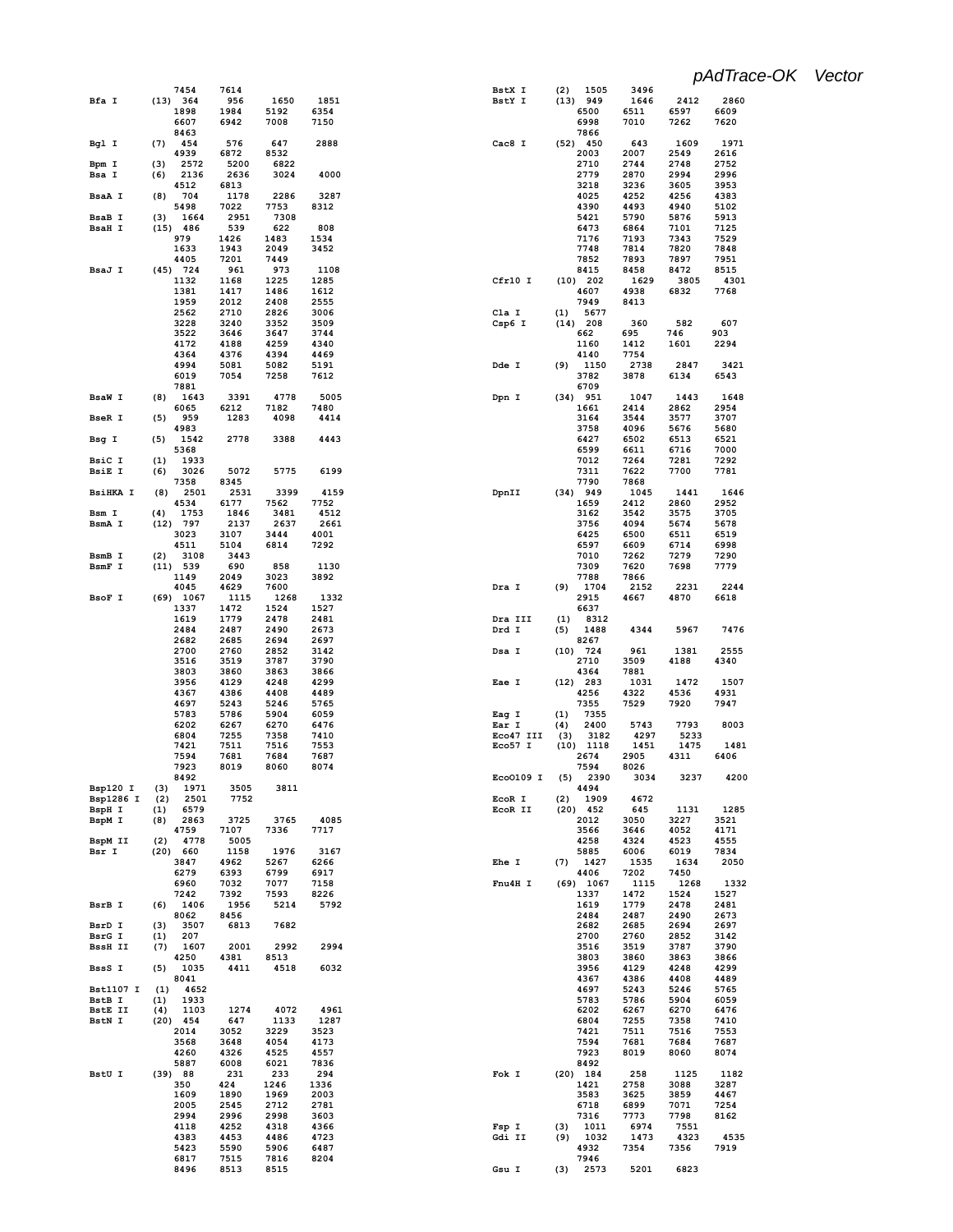|                   |                           |              |              |              |                              |     |                     |              |              | pAdTrace-OK Vector |  |
|-------------------|---------------------------|--------------|--------------|--------------|------------------------------|-----|---------------------|--------------|--------------|--------------------|--|
| Hae I             | (11) 285                  | 966          | 1173         | 1395         |                              |     | 2719                | 3066         | 3459         | 3657               |  |
|                   | 1509<br>5885              | 3587<br>6337 | 4258<br>7531 | 5874         |                              |     | 4072<br>4961        | 4221<br>5323 | 4623<br>5381 | 4943<br>5474       |  |
| Hae II            | $(15)$ 1429               | 1537         | 1636         | 2052         |                              |     | 5493                | 5498         | 5542         | 5564               |  |
|                   | 3184<br>5235              | 3952<br>5737 | 4299<br>6107 | 4408<br>7204 |                              |     | 5596<br>6677        | 6215<br>7569 | 6278<br>7875 | 6394<br>8485       |  |
|                   | 7452                      | 8463         | 8471         |              |                              |     | 8497                |              |              |                    |  |
| Hae III           | $(44)$ 285<br>1033        | 448<br>1066  | 641<br>1117  | 966<br>1173  | Mbo I                        |     | $(34)$ 949<br>1659  | 1045<br>2412 | 1441<br>2860 | 1646<br>2952       |  |
|                   | 1360                      | 1395         | 1474         | 1509         |                              |     | 3162                | 3542         | 3575         | 3705               |  |
|                   | 1618<br>3005              | 1973         | 2391         | 2561         |                              |     | 3756                | 4094         | 5674         | 5678               |  |
|                   | 3587                      | 3238<br>3645 | 3507<br>3813 | 3521<br>3890 |                              |     | 6425<br>6597        | 6500<br>6609 | 6511<br>6714 | 6519<br>6998       |  |
|                   | 4171                      | 4258         | 4324         | 4374         |                              |     | 7010                | 7262         | 7279         | 7290               |  |
|                   | 4495<br>5874              | 4538<br>5885 | 4933<br>5903 | 5342<br>6337 |                              |     | 7309<br>7788        | 7620<br>7866 | 7698         | 7779               |  |
|                   | 6795                      | 6875         | 7357         | 7531         | Mbo II                       |     | $(17)$ 1384         | 1387         | 2032         | 2388               |  |
| Hga I             | 7922<br>(7)<br>889        | 7949<br>1490 | 8162<br>2559 | 8304<br>3459 |                              |     | 3450<br>4299        | 3540<br>5731 | 3741<br>6520 | 3778<br>6593       |  |
|                   | 4308                      | 5969         | 6547         |              |                              |     | 6994                | 7809         | 8019         | 8101               |  |
| HgiA I            | (8)<br>2501<br>4534       | 2531<br>6177 | 3399<br>7562 | 4159<br>7752 | Mlu I                        | (1) | 8451<br>1888        |              |              |                    |  |
| HgiE II           | (2)<br>3797               | 6438         |              |              | Mme I                        | (6) | 1377                | 2644         | 2839         | 6073               |  |
| Hha I             | $(64)$ 88                 | 202          | 233          | 350          |                              |     | 6257                | 8288         |              |                    |  |
|                   | 1000<br>1428              | 1012<br>1536 | 1246<br>1609 | 1336<br>1611 | Mnl I                        |     | (68) 56<br>976      | 304<br>979   | 905<br>1010  | 968<br>1043        |  |
|                   | 1635                      | 2003         | 2005         | 2011         |                              |     | 1049                | 1055         | 1070         | 1158               |  |
|                   | 2051<br>2996              | 2547<br>2998 | 2868<br>3183 | 2994<br>3603 |                              |     | 1220<br>1385        | 1253<br>1405 | 1303<br>1412 | 1360<br>1444       |  |
|                   | 3951                      | 4196         | 4240         | 4252         |                              |     | 1481                | 1571         | 1576         | 1607               |  |
|                   | 4254<br>4383              | 4268<br>4385 | 4298<br>4407 | 4318         |                              |     | 1681<br>2402        | 1720<br>2685 | 1729<br>2904 | 2026<br>2909       |  |
|                   | 4488                      | 4725         | 5234         | 4453<br>5592 |                              |     | 3024                | 3108         | 3358         | 3473               |  |
|                   | 5736                      | 5769         | 6039         | 6106         |                              |     | 3603                | 3672         | 4118         | 4212               |  |
|                   | 6206<br>6975              | 6380<br>7105 | 6489<br>7203 | 6882<br>7274 |                              |     | 4265<br>4407        | 4370<br>4427 | 4392<br>4600 | 4395<br>4728       |  |
|                   | 7443                      | 7451         | 7515         | 7552         |                              |     | 5003                | 5126         | 5193         | 5217               |  |
|                   | 7818<br>8496              | 8078<br>8515 | 8462<br>8517 | 8470<br>8526 |                              |     | 5475<br>6040        | 5622<br>6291 | 5757<br>6691 | 5967<br>6772       |  |
| HinC II           | 1765<br>(2)               | 2793         |              |              |                              |     | 6918                | 7214         | 7300         | 7364               |  |
| Hind II<br>Hinf I | 1765<br>(2)<br>$(22)$ 774 | 2793<br>1290 |              |              |                              |     | 7500<br>285         | 7857<br>1509 | 8049<br>4258 | 8340<br>7531       |  |
|                   | 2375                      | 2816         | 1964<br>2936 | 2122<br>3069 | Msc I<br>Mse I               | (4) | (37) 5              | 9            | 371          | 1703               |  |
|                   | 3357                      | 3913         | 4465         | 5009         |                              |     | 1764                | 1885         | 1928         | 2151               |  |
|                   | 5023<br>6230              | 5045<br>6747 | 5759<br>7934 | 5834<br>8068 |                              |     | 2230<br>2914        | 2243<br>3266 | 2323<br>3851 | 2835<br>3899       |  |
|                   | 8239                      | 8261         |              |              |                              |     | 4666                | 4869         | 4972         | 5147               |  |
| HinI I            | $(15)$ 486<br>979         | 539<br>1426  | 622<br>1483  | 808<br>1534  |                              |     | 5286<br>5670        | 5389<br>6565 | 5512<br>6617 | 5666<br>6622       |  |
|                   | 1633                      | 1943         | 2049         | 3452         |                              |     | 6636                | 6689         | 6924         | 6963               |  |
| HinP I            | 4405                      | 7201         | 7449         |              |                              |     | 8122                | 8134         | 8151         | 8249               |  |
|                   | (64) 86<br>998            | 200<br>1010  | 231<br>1244  | 348<br>1334  | Msl I                        | (6) | 8519<br>729         | 2098         | 3494         | 3559               |  |
|                   | 1426                      | 1534         | 1607         | 1609         |                              |     | 4753                | 7886         |              |                    |  |
|                   | 1633<br>2049              | 2001<br>2545 | 2003<br>2866 | 2009<br>2992 | Msp I                        |     | $(39)$ 203<br>2562  | 1531<br>2827 | 1630<br>3007 | 1644<br>3352       |  |
|                   | 2994                      | 2996         | 3181         | 3601         |                              |     | 3392                | 3642         | 3744         | 3806               |  |
|                   | 3949<br>4252              | 4194<br>4266 | 4238<br>4296 | 4250<br>4316 |                              |     | 3834<br>4608        | 4243<br>4779 | 4302<br>4939 | 4469<br>5006       |  |
|                   | 4381                      | 4383         | 4405         | 4451         |                              |     | 5082                | 6066         | 6213         | 6239               |  |
|                   | 4486<br>5734              | 4723<br>5767 | 5232<br>6037 | 5590<br>6104 |                              |     | 6429<br>7056        | 6833<br>7183 | 6867<br>7354 | 6934<br>7431       |  |
|                   | 6204                      | 6378         | 6487         | 6880         |                              |     | 7453                | 7481         | 7612         | 7702               |  |
|                   | 6973                      | 7103         | 7201         | 7272         |                              |     | 7769                | 7950         | 8414         |                    |  |
|                   | 7441<br>7816              | 7449<br>8076 | 7513<br>8460 | 7550<br>8468 | MspA1 I                      |     | $(14)$ 1526<br>3016 | 2696<br>3762 | 2712<br>3789 | 2854<br>3865       |  |
|                   | 8494                      | 8513         | 8515         | 8524         |                              |     | 4366                | 5242         | 6201         | 6446               |  |
| Hpa I<br>Hpa II   | $(1)$ 1765<br>$(39)$ 203  | 1531         | 1630         | 1644         | Mun I                        | (2) | 7195<br>1752        | 7555<br>2810 |              |                    |  |
|                   | 2562                      | 2827         | 3007         | 3352         | Nae I                        | (3) | 4940                | 7951         | 8415         |                    |  |
|                   | 3392<br>3834              | 3642<br>4243 | 3744<br>4302 | 3806<br>4469 | Nar I                        | (7) | 1426<br>4405        | 1534<br>7201 | 1633<br>7449 | 2049               |  |
|                   | 4608                      | 4779         | 4939         | 5006         | Nci I                        |     | $(18)$ 1531         | 2563         | 2827         | 2828               |  |
|                   | 5082<br>6429              | 6066<br>6833 | 6213<br>6867 | 6239<br>6934 |                              |     | 3007<br>3835        | 3008<br>4244 | 3353<br>4470 | 3745<br>5082       |  |
|                   | 7056                      | 7183         | 7354         | 7431         |                              |     | 5083                | 6239         | 6935         | 7056               |  |
|                   | 7453<br>7769              | 7481<br>7950 | 7612<br>8414 | 7702         | Nco I                        | (6) | 7453<br>724         | 7613<br>961  | 1381         | 2555               |  |
| Hph I             | $(19)$ 120                | 739          | 1114         | 1285         |                              |     | 4340                | 7881         |              |                    |  |
|                   | 1336                      | 1557         | 2083         | 3077         | Nde I                        | (2) | 598                 | 2215         |              |                    |  |
|                   | 4067<br>4956              | 4238<br>5559 | 4538<br>6596 | 4634<br>6823 | NgoM <sub>I</sub><br>Nla III | (3) | 4938<br>$(39)$ 162  | 7949<br>668  | 8413<br>728  | 965                |  |
|                   | 6997                      | 7628         | 8314         |              |                              |     | 998                 | 1016         | 1385         | 1508               |  |
| Kas I             | (7)<br>1425<br>4404       | 1533<br>7200 | 1632<br>7448 | 2048         |                              |     | 2069<br>2559        | 2382<br>3091 | 2497<br>3141 | 2551<br>3364       |  |
| Kpn I             | 363<br>(1)                |              |              |              |                              |     | 3417                | 3481         | 3712         | 3907               |  |
| Mae I             | (13) 364<br>1898          | 956<br>1984  | 1650<br>5192 | 1851<br>6354 |                              |     | 3922<br>4571        | 4027<br>4605 | 4182<br>4752 | 4344<br>4758       |  |
|                   | 6607                      | 6942         | 7008         | 7150         |                              |     | 4822                | 4938         | 5004         | 5863               |  |
|                   | 8463                      |              |              |              |                              |     | 6583                | 7142         | 7323         | 7668               |  |
| Mae II            | (33) 81<br>498            | 113<br>539   | 187<br>622   | 486<br>703   | Nla IV                       |     | 7854<br>$(40)$ 361  | 7885<br>831  | 7911<br>1022 | 1082               |  |
|                   | 808                       | 979          | 1177         | 1902         |                              |     | 1118                | 1166         | 1340         | 1361               |  |
|                   | 1943<br>3056              | 2099<br>3286 | 2280<br>3551 | 2285<br>5380 |                              |     | 1427<br>2050        | 1535<br>2587 | 1634<br>3011 | 1973<br>3035       |  |
|                   | 5492                      | 5497         | 5563         | 5595         |                              |     | 3194                | 3507         | 3615         | 3636               |  |
|                   | 6562<br>7752              | 6978<br>8256 | 7021<br>8268 | 7565<br>8311 |                              |     | 3779<br>4201        | 3813<br>4406 | 3889<br>4496 | 4061<br>4783       |  |
|                   | 8421                      |              |              |              |                              |     | 5310                | 5891         | 5930         | 6702               |  |
| Mae III           | $(41)$ 77<br>266          | 109<br>337   | 183<br>425   | 218<br>512   |                              |     | 6796<br>7485        | 6837<br>8351 | 7202<br>8372 | 7450<br>8384       |  |
|                   | 861                       | 1103         | 1274         | 1280         | Nsi I                        | (2) | 3305                | 3483         |              |                    |  |
|                   | 1790                      | 1979         | 2202         | 2281         | <b>Nsp7524 I</b>             | (9) | 158                 | 2065         | 2547         | 3903               |  |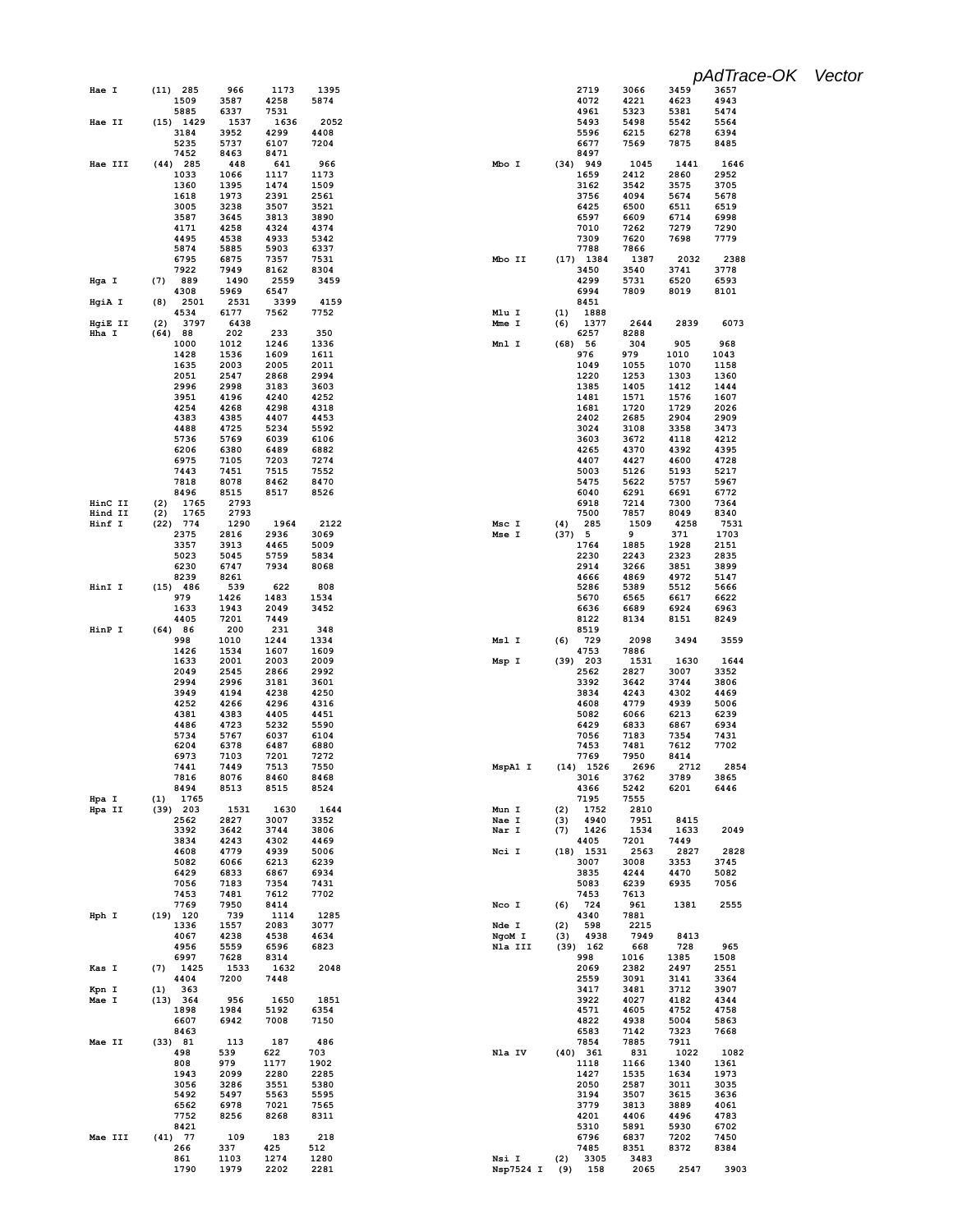|                     | 3918<br>7850               | 4023         | 4818         | 5859         |
|---------------------|----------------------------|--------------|--------------|--------------|
| NspB II             | (14)<br>1526               | 2696         | 2712         | 2854         |
|                     | 3016                       | 3762         | 3789         | 3865         |
|                     | 4366                       | 5242         | 6201         | 6446         |
| NspH I              | 7195<br>(9)<br>162         | 7555<br>2069 | 2551         | 3907         |
|                     | 3922                       | 4027         | 4822         | 5863         |
|                     | 7854                       |              |              |              |
| PacI                | (2)<br>7                   | 5668         |              |              |
| Pal I               | (44)<br>285<br>1033        | 448<br>1066  | 641<br>1117  | 966<br>1173  |
|                     | 1360                       | 1395         | 1474         | 1509         |
|                     | 1618                       | 1973         | 2391         | 2561         |
|                     | 3005                       | 3238         | 3507         | 3521         |
|                     | 3587<br>4171               | 3645<br>4258 | 3813<br>4324 | 3890<br>4374 |
|                     | 4495                       | 4538         | 4933         | 5342         |
|                     | 5874                       | 5885         | 5903         | 6337         |
|                     | 6795                       | 6875         | 7357         | 7531         |
| PflM I              | 7922<br>1387<br>(2)        | 7949<br>3057 | 8162         | 8304         |
| Ple I               | 5017<br>(3)                | 6238         | 8247         |              |
| Pme I               | (1)<br>4667                |              |              |              |
| PpuM I<br>Psp1406 I | (2)<br>3034<br>6978<br>(1) | 4200         |              |              |
| PspA I              | (3)<br>2826                | 3006         | 5081         |              |
| Pst I               | (5)<br>1303                | 2674         | 2701         | 3131         |
|                     | 3864                       |              |              |              |
| Pvu II              | (7)<br>1526<br>3865        | 2854<br>7195 | 3762<br>7555 | 3789         |
| Rsa I               | (14)<br>209                | 361          | 583          | 608          |
|                     | 663                        | 696          | 747          | 904          |
|                     | 1161                       | 1413<br>7755 | 1602         | 2295         |
| Rsr II              | 4141<br>7965<br>(1)        |              |              |              |
| Sac I               | 2531<br>(2)                | 4534         |              |              |
| Sac II              | (2)<br>2713                | 4367         |              |              |
| Sap I               | 5743<br>(3)<br>949         | 7793<br>1045 | 8003<br>1441 | 1646         |
| Sau3A I             | (34)<br>1659               | 2412         | 2860         | 2952         |
|                     | 3162                       | 3542         | 3575         | 3705         |
|                     | 3756                       | 4094         | 5674         | 5678         |
|                     | 6425<br>6597               | 6500<br>6609 | 6511<br>6714 | 6519<br>6998 |
|                     | 7010                       | 7262         | 7279         | 7290         |
|                     | 7309                       | 7620         | 7698         | 7779         |
| Sau96 I             | 7788<br>(32)<br>447        | 7866<br>640  | 1064         | 1116         |
|                     | 1359                       | 1616         | 1971         | 1972         |
|                     | 2390                       | 2559         | 3004         | 3010         |
|                     | 3034                       | 3237         | 3505         | 3506         |
|                     | 3644<br>4059               | 3811<br>4169 | 3812<br>4200 | 3888<br>4278 |
|                     | 4373                       | 4494         | 5340         | 6794         |
|                     | 6873                       | 6890         | 7965         | 8303         |
| ScrF I              | (38)<br>454<br>1531        | 647<br>2014  | 1133<br>2563 | 1287<br>2827 |
|                     | 2828                       | 3007         | 3008         | 3052         |
|                     | 3229                       | 3353         | 3523         | 3568         |
|                     | 3648                       | 3745         | 3835         | 4054         |
|                     | 4173<br>4470               | 4244<br>4525 | 4260<br>4557 | 4326<br>5082 |
|                     | 5083                       | 5887         | 6008         | 6021         |
|                     | 6239                       | 6935         | 7056         | 7453         |
|                     | 7613                       | 7836<br>961  | 973          | 1108         |
| Sec I               | (45) 724<br>1132           | 1168         | 1225         | 1285         |
|                     | 1381                       | 1417         | 1486         | 1612         |
|                     | 1959                       | 2012         | 2408         | 2555         |
|                     | 2562<br>3228               | 2710<br>3240 | 2826<br>3352 | 3006<br>3509 |
|                     | 3522                       | 3646         | 3647         | 3744         |
|                     | 4172                       | 4188         | 4259         | 4340         |
|                     | 4364<br>4994               | 4376<br>5081 | 4394<br>5082 | 4469<br>5191 |
|                     | 6019                       | 7054         | 7258         | 7612         |
|                     | 7881                       |              |              |              |
| SfaN I              | (16)<br>722<br>4096        | 1817         | 3291<br>4569 | 3311<br>5697 |
|                     | 5735                       | 4488<br>5955 | 7408         | 7663         |
|                     | 7747                       | 7811         | 7879         | 8086         |
| Sfc I               | 1299<br>(7)                | 2670         | 2697         | 3127         |
| Sma I               | 3860<br>2828<br>(3)        | 6124<br>3008 | 6315<br>5083 |              |
| SnaB I              | 704<br>(2)                 | 5498         |              |              |
| Sph I               | (3)<br>2551                | 4027         | 7854         |              |
| Ssp I<br>Stu I      | (1)<br>2060<br>1173<br>(2) | 1395         |              |              |
| Sty I               | (15)<br>724                | 961          | 1108         | 1168         |
|                     | 1381                       | 1959         | 2408         | 2555         |
|                     | 3240                       | 4340         | 4376         | 4394         |
| SwaI                | 5191<br>(1)<br>2152        | 7258         | 7881         |              |
| Taq I               | 1042<br>(16)               | 1048         | 1258         | 1907         |
|                     | 1933                       | 2188         | 4093         | 5301         |
|                     | 5677<br>7742               | 5959         | 7562<br>7940 | 7718         |
| Tfi I               | $(10)$ 1964                | 7778<br>2122 | 2375         | 8345<br>2816 |
|                     | 3357                       | 4465         | 5045         | 5834         |
|                     | 7934                       | 8068         |              |              |
| Tsp45 I             | $(24)$ 77<br>1103          | 109<br>1274  | 183<br>1280  | 218<br>1979  |
|                     |                            |              |              |              |

|                                |                                             |                                |                          | pAdTrace-OK Vector                            |                                |  |  |  |  |  |  |
|--------------------------------|---------------------------------------------|--------------------------------|--------------------------|-----------------------------------------------|--------------------------------|--|--|--|--|--|--|
|                                | 2281                                        | 2719                           | 3066                     | 3459                                          |                                |  |  |  |  |  |  |
|                                | 4072                                        | 4221                           | 4623                     | 4943                                          |                                |  |  |  |  |  |  |
|                                | 4961<br>5596                                | 5323<br>7569                   | 5474<br>7875             | 5564<br>8485                                  |                                |  |  |  |  |  |  |
| Tth111 I                       | 2647<br>(2)                                 | 7567                           |                          |                                               |                                |  |  |  |  |  |  |
| Tth111 II                      | (9)<br>2766<br>4830                         | 2932<br>6448                   | 2971<br>6457             | 4059<br>6487                                  |                                |  |  |  |  |  |  |
|                                | 7885                                        |                                |                          |                                               |                                |  |  |  |  |  |  |
| Vsp I                          | (6)<br>5                                    | 371                            | 2323                     | 5147                                          |                                |  |  |  |  |  |  |
| Xba I                          | 5666<br>(2)<br>1649                         | 6924<br>1897                   |                          |                                               |                                |  |  |  |  |  |  |
| Xca I                          | 4652<br>(1)                                 |                                |                          |                                               |                                |  |  |  |  |  |  |
| Xcm I                          | 2940<br>(3)                                 | 4531                           | 7265                     |                                               |                                |  |  |  |  |  |  |
| Xho II                         | (13)<br>949<br>6500                         | 1646<br>6511                   | 2412<br>6597             | 2860<br>6609                                  |                                |  |  |  |  |  |  |
|                                | 6998                                        | 7010                           | 7262                     | 7620                                          |                                |  |  |  |  |  |  |
| Xma I                          | 7866<br>2826<br>(3)                         | 3006                           | 5081                     |                                               |                                |  |  |  |  |  |  |
| Xma III                        | 7355<br>(1)                                 |                                |                          |                                               |                                |  |  |  |  |  |  |
| Xmn I                          | 8533<br>(1)                                 |                                |                          |                                               |                                |  |  |  |  |  |  |
| Site usage in pAdTrace-OK:     |                                             |                                |                          |                                               |                                |  |  |  |  |  |  |
| Aat II                         | $G, ACGT$ $C$                               | 6                              | Acc I                    | GT `MK, AC                                    | 2                              |  |  |  |  |  |  |
| Acc65 I                        | $G$ $G$ TAC, C                              | 1                              | Aci I                    | $C^{\dagger}CG, C$                            | 111                            |  |  |  |  |  |  |
| Afl II                         | C`TTAA, G<br>$A$ $CCGG, T$                  | $\overline{\phantom{a}}$       | Afl III<br>Aha II        | $A$ $CRYG$ , $T$<br>GR`CG, YC                 | 4<br>15                        |  |  |  |  |  |  |
| Age I<br>Ahd I                 | <b>GACNN, N`NNGTC</b>                       | $\mathbf{3}$                   | Alu I                    | $AG$ $ CT$                                    | 45                             |  |  |  |  |  |  |
| Alw I                          | GGATC 8/9                                   | 24                             | AlwN I                   | CAG, NNN `CTG                                 | 6                              |  |  |  |  |  |  |
| Apa I<br>Apo I                 | G, GGCC `C<br>R`AATT, Y                     | з<br>8                         | ApaL I<br>Asc I          | $G$ TGCA, C<br>GG`CGCG, CC                    | 2                              |  |  |  |  |  |  |
| Ase I                          | AT`TA, AT                                   | 6                              | Asp718                   | G`GTAC, C                                     | 1                              |  |  |  |  |  |  |
| Ava I                          | C`YCGR, G                                   | 5                              | Ava II                   | $G$ $GWC$ , $C$                               | 7                              |  |  |  |  |  |  |
| Avr II<br>Ban I                | $C$ $CTAG$ , $G$<br>$G$ $GYRC$ , $C$        | 1<br>17                        | BamH I<br>Ban II         | $G$ $GATC$ , $C$<br>$G$ , $RGCY$ $C$          | 10                             |  |  |  |  |  |  |
| Bbe I                          | G, GCGC `C                                  | 7                              | Bbs I                    | GAAGAC 8/12                                   | 2                              |  |  |  |  |  |  |
| Bbv I                          | GCAGC 13/17                                 | 19                             | Bbv II                   | GAAGAC 7/11                                   | 2                              |  |  |  |  |  |  |
| Bcl I<br>Bfa I                 | $T$ GATC, A<br>$C^T A, G$                   | 2<br>13                        | Bcn I<br>Bgl I           | $CC, S \ G G$<br><b>GCCN, NNN `NGGC</b>       | 18<br>7                        |  |  |  |  |  |  |
| Bgl II                         | A`GATC, T                                   | -                              | Blp I                    | GC TNA, GC                                    |                                |  |  |  |  |  |  |
| Bpm I                          | CTGGAG 22/20                                | 3                              | Bsa I                    | GGTCTC 7/11                                   | 6                              |  |  |  |  |  |  |
| BsaA I<br><b>BsaH I</b>        | <b>YAC   GTR</b><br>GR`CG, YC               | 8<br>15                        | <b>BsaB</b> I<br>BsaJ I  | <b>GATNN   NNATC</b><br>$C$ $CMNG$ , $G$      | з<br>45                        |  |  |  |  |  |  |
| <b>BsaW I</b>                  | W`CCGG, W                                   | 8                              | <b>BseR I</b>            | GAGGAG 16/14                                  | 5                              |  |  |  |  |  |  |
| Bsg I                          | GTGCAG 22/20                                | 5                              | BsiC I                   | TT CG, AA                                     | 1<br>8                         |  |  |  |  |  |  |
| <b>BsiE I</b><br><b>BsiW I</b> | $CG, RY$ $CG$<br>$C$ $GTAC$ , $G$           | 6<br>$\overline{\phantom{0}}$  | <b>BsiHKA I</b><br>Bsm I | G, MGCW C<br>GAATG, C 7                       | 4                              |  |  |  |  |  |  |
| BsmA I                         | GTCTC / 9                                   | 12                             | BsmB I                   | CGTCTC 7/11                                   | 2                              |  |  |  |  |  |  |
| BsmF I                         | GGGAC 15/19                                 | 11<br>з                        | BsoF I                   | $GC^N$ , $GC$                                 | 69<br>2                        |  |  |  |  |  |  |
| Bsp120 I<br>BspH I             | $G$ $GC$ , $C$<br>$T$ $\hat{C}$ $ATG$ , $A$ | 1                              | BspM I                   | Bsp1286 I G, DGCH C<br>ACCTGC 10/14           | 8                              |  |  |  |  |  |  |
| BspM II                        | $T$ $CCGG, A$                               | 2                              | Bsr I                    | ACT, GG                                       | 20                             |  |  |  |  |  |  |
| BsrB I<br>BsrG I               | GAG   CGG<br>$T$ $GTAC$ , $A$               | 6<br>1                         | BsrD I<br>BssH II        | GCAATG, 8<br>$G$ $CGCG, C$                    | з<br>7                         |  |  |  |  |  |  |
| BssS I                         | C`TCGT, G                                   | 5                              |                          | Bst1107 I GTA TAC                             | 1                              |  |  |  |  |  |  |
| BstB I                         | <b>TT</b> CG, AA                            | 1                              | BstE II                  | G`GTNAC, C                                    | 4                              |  |  |  |  |  |  |
| BstN I<br>BstX I               | $CC^W$ , GG<br>CCAN, NNNN NTGG 2            | 20                             | BstU I<br>BstY I         | CG   CG<br>R`GATC, Y                          | 39<br>13                       |  |  |  |  |  |  |
| Bsu36 I                        | $CC$ `TNA, GG                               | $-$                            | Cac8 I                   | <b>GCN   NGC</b>                              | 52                             |  |  |  |  |  |  |
| Cfr10 I                        | $R$ $CCGG, Y$                               | 10                             | Cla I                    | $AT$ $CG, AT$                                 | 1                              |  |  |  |  |  |  |
| Csp6 I<br>Dpn I                | $G$ `TA,C<br>GA   TC                        | 14<br>34                       | Dde I<br>DpnII           | $C$ `TNA, $G$<br>`GATC,                       | 9<br>34                        |  |  |  |  |  |  |
| Dra I                          | <b>TTT   AAA</b>                            | 9                              | Dra III                  | ${\rm CAC}$ , ${\rm NNN}$ $^{\backprime}$ GTG | 1                              |  |  |  |  |  |  |
| Drd I                          | <b>GACNN, NN`NNGTC</b>                      | $5\phantom{a}$                 | Dsa I                    | $C$ $CRYG$ , $G$                              | 10                             |  |  |  |  |  |  |
| Eae I<br>Ear I                 | $Y$ GGCC, R<br>CTCTTC 7/10                  | 12<br>4                        | Eag I                    | $C$ $GC$ , $G$<br>Eco47 III AGC GCT           | 1<br>з                         |  |  |  |  |  |  |
| Eco57 I                        | CTGAAG 21/19                                | 10                             | Eco72 I                  | CAC   GTG                                     | $\overline{\phantom{a}}$       |  |  |  |  |  |  |
| EcoN I<br>EcoR I               | <b>CCTNN `N, NNAGG</b><br>G`AATT, C         | 2                              | EcoR II                  | Eco0109 I RG'GNC, CY<br>CCWGG,                | 5<br>20                        |  |  |  |  |  |  |
| EcoR V                         | <b>GAT   ATC</b>                            | Ξ.                             | Ehe I                    | GGC   GCC                                     | 7                              |  |  |  |  |  |  |
| Esp I                          | GC`TNA, GC                                  | $\overline{\phantom{0}}$       | Fnu4H I                  | GC'N, GC                                      | 69                             |  |  |  |  |  |  |
| Fok I<br>Fsp I                 | $GGATG$ 14/18<br><b>TGC   GCA</b>           | 20<br>з                        | Fse I<br>Gdi II          | GG, CCGG CC<br>`YGGC, CG                      | $\overline{a}$<br>9            |  |  |  |  |  |  |
| Gsu I                          | CTGGAG 21/19                                | з                              | <b>Hae I</b>             | <b>WGG   CCW</b>                              | 11                             |  |  |  |  |  |  |
| Hae II                         | R, GCGC `Y                                  | 15<br>7                        | Hae III                  | GG   CC                                       | 44<br>8                        |  |  |  |  |  |  |
| Hga I<br>HqiE II               | GACGC 9/14<br>ACCNNNNNNGGT -1/132           |                                | HgiA I<br>Hha I          | G, WGCW `C<br>$G, CG$ $C$                     | 64                             |  |  |  |  |  |  |
| HinC II                        | <b>GTY   RAC</b>                            | 2                              | Hind II                  | <b>GTY   RAC</b>                              | 2                              |  |  |  |  |  |  |
| HinD III<br>HinI I             | A AGCT, T<br>GR`CG, YC                      | $\overline{\phantom{a}}$<br>15 | Hinf I<br>HinP I         | $G$ `ANT, $C$<br>$G^{\wedge}CG, C$            | 22<br>64                       |  |  |  |  |  |  |
| Hpa I                          | <b>GTT   AAC</b>                            | $\mathbf{1}$                   | Hpa II                   | $C^{\dagger}CG$ , G                           | 39                             |  |  |  |  |  |  |
| Hph I                          | GGTGA 12/11                                 | 19                             | Kas I                    | $G$ ` $GCGC$ , $C$                            | 7                              |  |  |  |  |  |  |
| Kpn I<br>Mae II                | $G$ , $G$ TAC $^{\circ}C$<br>$A$ $CG, T$    | 1<br>33                        | Mae I<br>Mae III         | $C^T A, G$<br>`GTNAC,                         | 13<br>41                       |  |  |  |  |  |  |
| Mbo I                          | `GATC,                                      | 34                             | Mbo II                   | GAAGA 12/11                                   | 17                             |  |  |  |  |  |  |
| Mlu I                          | $A$ $CGCG$ , $T$                            | $\mathbf{1}$                   | Mme I                    | TCCRAC 25/23                                  | 6                              |  |  |  |  |  |  |
| Mnl I<br>Mse I                 | CCTC 10/10<br>$T$ TA, A                     | 68<br>37                       | Msc I<br>Msl I           | <b>TGG   CCA</b><br><b>CAYNN   NNRTG</b>      | 4<br>6                         |  |  |  |  |  |  |
| Msp I                          | $C$ $CG, G$                                 | 39                             | MspA1 I                  | $CMG$ $ CKG$                                  | 14                             |  |  |  |  |  |  |
| Mun I                          | $C$ AATT, $G$                               | 2                              | Nae I                    | GCC   GGC                                     | з<br>18                        |  |  |  |  |  |  |
| Nar I<br>Nco I                 | GG `CG, CC<br>$C$ $CATG$ , $G$              | 7<br>6                         | Nci I<br>Nde I           | CC S, GG<br>$CA$ $TA$ , $TG$                  | 2                              |  |  |  |  |  |  |
| NgoM I                         | G`CCGG, C                                   | з                              | Nhe I                    | $G$ $CTAG$ , $C$                              | $\overline{\phantom{a}}$       |  |  |  |  |  |  |
| Nla III                        | , CATG`                                     | 39<br>$\overline{\phantom{a}}$ | Nla IV                   | <b>GGN   NCC</b>                              | 40<br>$\overline{\phantom{a}}$ |  |  |  |  |  |  |
| Not I<br>Nsi I                 | GC `GGCC, GC<br>A, TGCA`T                   | 2                              | Nru I                    | <b>TCG   CGA</b><br>Nsp7524 I R`CATG, Y       | 9                              |  |  |  |  |  |  |
| NspB II                        | CMG   CKG                                   | 14                             | NspH I                   | R, CATG `Y                                    | 9                              |  |  |  |  |  |  |
| PacI<br>Pal I                  | TTA`AT, TAA<br>GG   CC                      | 2<br>44                        | PaeR7 I<br>PflM I        | $C$ TCGA, G<br><b>CCAN, NNN `NTGG</b>         | $\overline{\phantom{0}}$<br>2  |  |  |  |  |  |  |
| Ple I                          | GAGTC 9/10                                  | з                              | Pme I                    | CTTT   AAAC                                   | 1                              |  |  |  |  |  |  |
| Pm1 I                          | $CAC$ $ \,$ GTG                             | $\overline{\phantom{0}}$       | PpuM I                   | RG GWC, CY                                    | 2                              |  |  |  |  |  |  |
| Pst I                          | Psp1406 I AA CG, TT<br>C, TGCA G            | 1<br>5                         | PspA I<br>Pvu I          | $C$ $CCGG$ , $G$<br>$CG, AT$ $CG$             | 3<br>-                         |  |  |  |  |  |  |